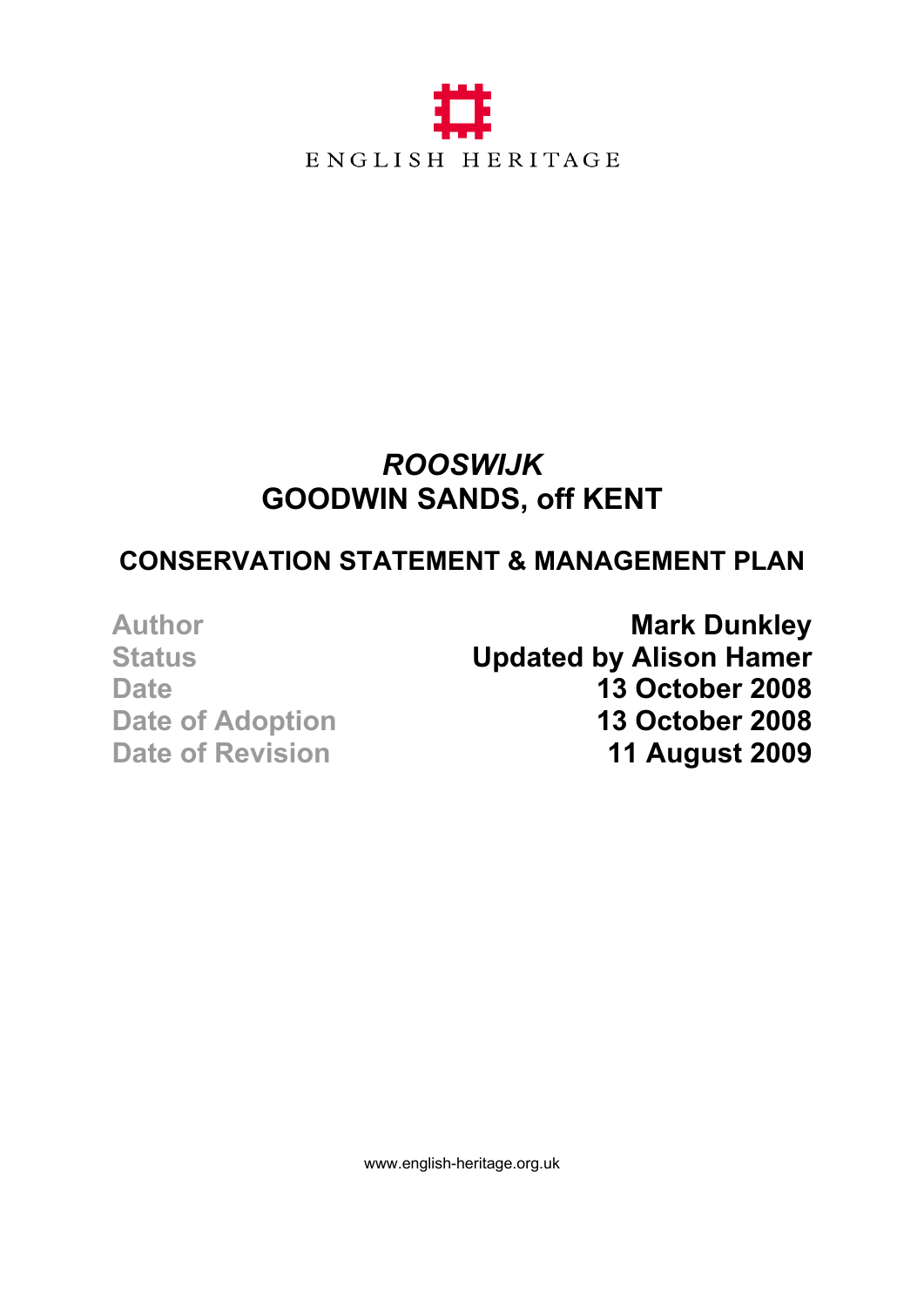# *ROOSWIJK*  **CONSERVATION STATEMENT & MANAGEMENT PLAN**

### **EXECUTIVE SUMMARY**

The *Rooswijk* is a Dutch East Company vessel which stranded on the Goodwin Sands in 1739 while *en route* from the Texel to the East Indies.<sup>1</sup> The site was found after several years of documentary research and following a magnetometer survey on the site, ingots marked 'VOC' (Verenigde Oostindische Compagnie, or Dutch East India Company) were recovered in 2004. Additional material was recovered in 2005. Following archaeological assessment, the site was designated under the Protection of Wrecks Act 1973 in January 2007.

This Conservation Statement and Management Plan has been produced to enable local, regional and national stakeholder involvement in English Heritage's aspirations for the conservation management of the *Rooswijk* to balance conservation with economic and social needs. The principle aim of the Plan is to identify a shared vision of how the values and features of the *Rooswijk* can be conserved, maintained and enhanced.

The following management policies have therefore been developed;

Policy 1 We will continue to support and develop authorised access to the site as a mechanism to develop the instrumental value of the *Rooswijk*.

Policy 2 Through liaison with Regional Teams and the Properties Presentation Team, we will seek to provide interpretative material for the marine historic environment at English Heritage properties in the area.

Policy 3 We will assist the Government of the Netherlands in developing further work on site. This will be enabled through an agreed Project Design.

Policy 4 Through web-based initiatives and publication, we will continue to improve the accessibility of related material and support appropriate links so as to develop effective public understanding.

Policy 5 We will work with the Government of the Netherlands to gain, and publish, a fuller understanding the site.

Policy 6 Key gaps in understanding the significance of the component parts of the site should be identified, prioritised and addressed so that these significances can contribute to informing the future conservation management of the site.

Policy 7 Unless a clear and agreed research framework has been devised, unnecessary disturbance of the seabed within the restricted area should be avoided wherever possible in order to minimise the risk of damage to buried archaeological remains.

 $\overline{a}$ <sup>1</sup> Dates in relation to the *Rooswijk* used throughout this document are given in the contemporary Old Style as used in England. At this time, Holland had already adopted the New Style.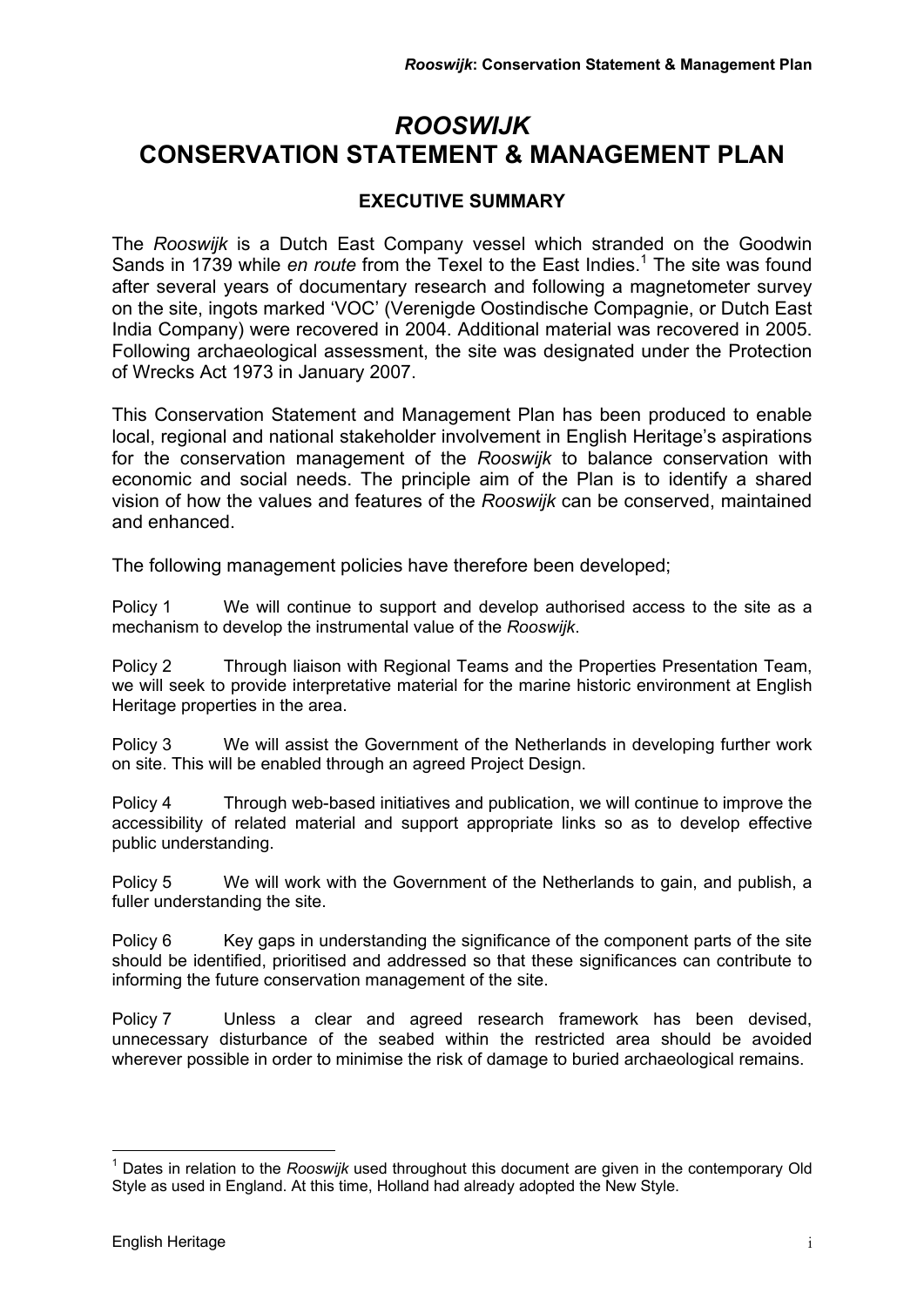# **ROOSWIJK CONSERVATION STATEMENT & MANAGEMENT PLAN**

### **CONTENTS**

| 1.                      |                                               |                                                                                                                                                 |  |  |  |
|-------------------------|-----------------------------------------------|-------------------------------------------------------------------------------------------------------------------------------------------------|--|--|--|
|                         | 1.1<br>1.2<br>1.3<br>1.4<br>1.5<br>1.6        |                                                                                                                                                 |  |  |  |
| 2 <sup>1</sup>          |                                               |                                                                                                                                                 |  |  |  |
|                         | 2.1<br>2.2<br>2.3<br>2.4                      |                                                                                                                                                 |  |  |  |
| 3                       |                                               |                                                                                                                                                 |  |  |  |
|                         | 3.1<br>3.2<br>3.3<br>3.4                      |                                                                                                                                                 |  |  |  |
| $\overline{\mathbf{4}}$ |                                               |                                                                                                                                                 |  |  |  |
|                         | 4.1<br>4.2<br>4.3<br>4.4<br>4.5<br>4.6<br>4.7 | RESOURCES, INCLUDING FINANCIAL CONSTRAINTS AND AVAILABILITY OF SKILLS 17<br>LACK OF INFORMATION OR UNDERSTANDING ABOUT ASPECTS OF THE SITE  18  |  |  |  |
| 5                       |                                               |                                                                                                                                                 |  |  |  |
|                         | 5.1<br>5.2<br>5.3<br>5.4<br>5.5<br>5.6        | EVERYONE SHOULD BE ABLE TO PARTICIPATE IN SUSTAINING THE ROOSWIJK20<br>DECISIONS ABOUT CHANGE MUST BE REASONABLE, TRANSPARENT AND CONSISTENT 22 |  |  |  |
| 6                       |                                               |                                                                                                                                                 |  |  |  |
|                         | 6.1<br>6.2                                    |                                                                                                                                                 |  |  |  |
| 7                       |                                               |                                                                                                                                                 |  |  |  |
|                         | 7.1<br>7.2                                    |                                                                                                                                                 |  |  |  |
| 8                       |                                               |                                                                                                                                                 |  |  |  |
| 9                       |                                               |                                                                                                                                                 |  |  |  |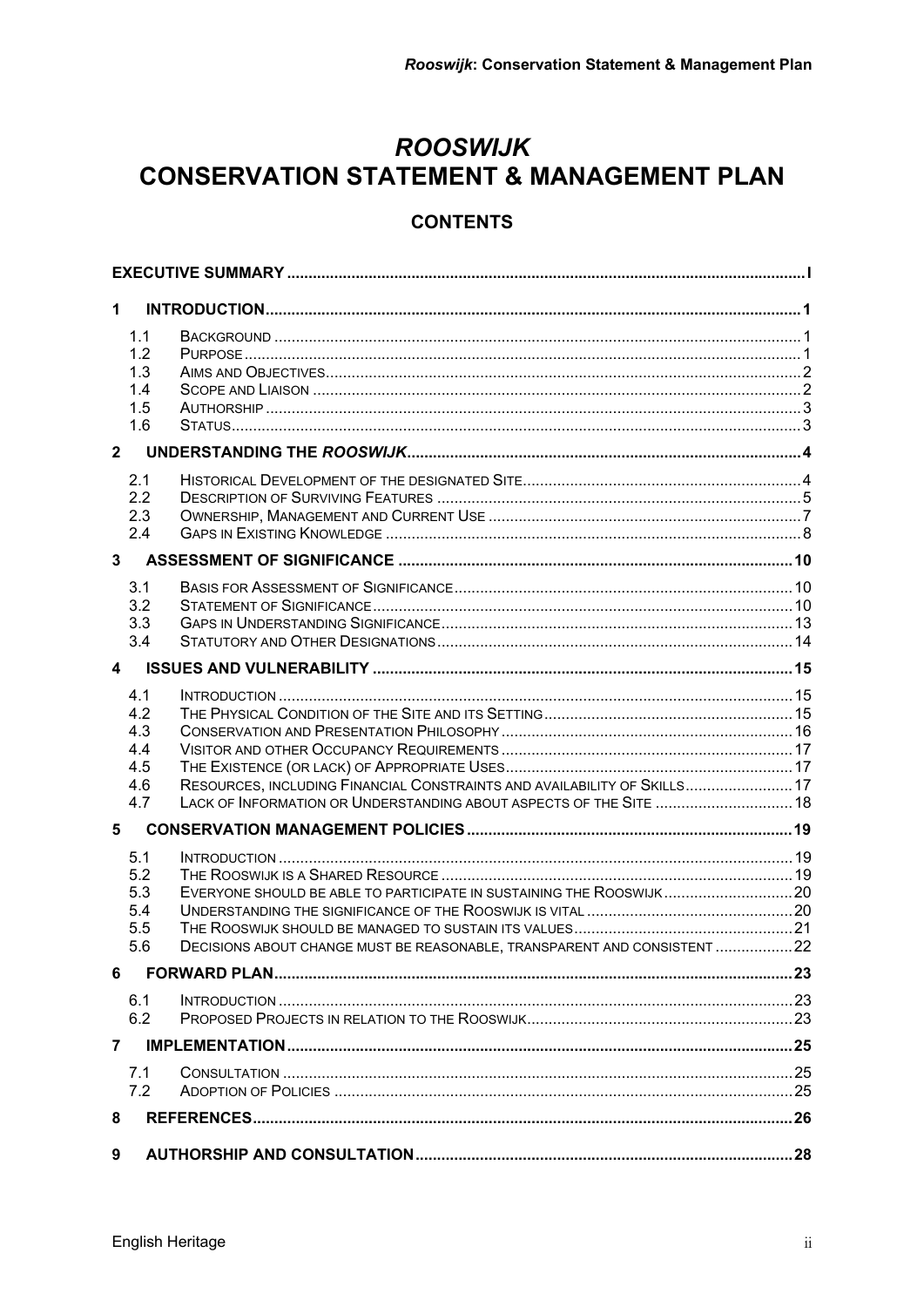| APPENDIX 2: RECOMMENDATIONS FROM 2007 DESIGNATED SITE ASSESSMENT 30 |  |
|---------------------------------------------------------------------|--|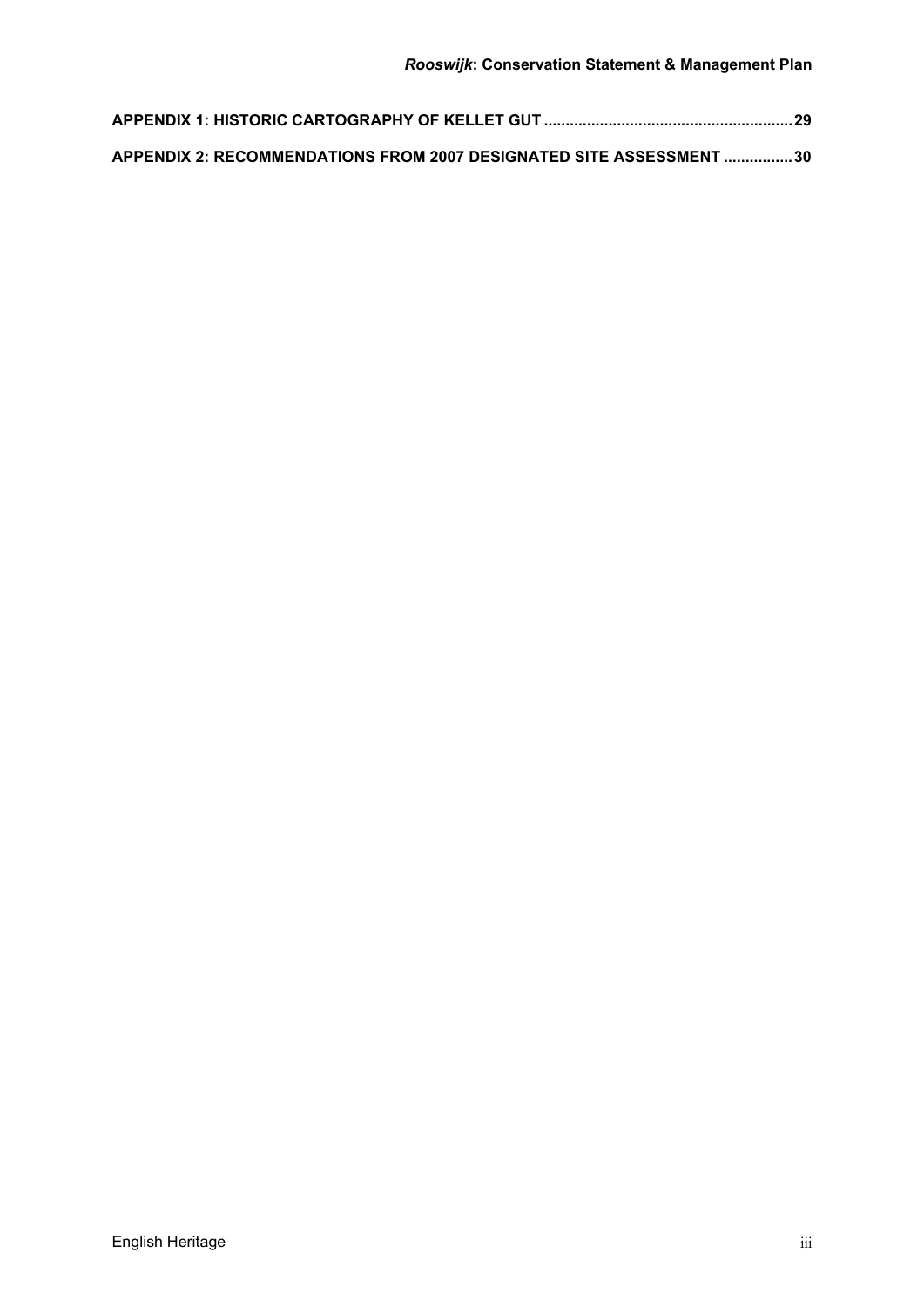# *ROOSWIJK* **CONSERVATION STATEMENT & MANAGEMENT PLAN**

## **1 INTRODUCTION**

#### **1.1 Background**

- 1.1.1 England's historic environment is particularly rich and varied; it is our legacy to the future and we owe it to future generations to make sure it is protected and enhanced.
- 1.1.2 Wreck sites may contain the remains of vessels, their fittings, armaments, cargo and other associated objects or deposits and they may merit legal protection if they contribute significantly to our understanding of our maritime past. The Protection of Wrecks Act 1973 (PWA) allows the UK Government to designate, in territorial waters, an important wreck site to prevent uncontrolled disturbance. Although the National Heritage Act 2002 enabled English Heritage to assist with costs relating to works under the PWA, this opportunity must be balanced against our strategic research priorities. $2^2$
- 1.1.3 In addition, the UK Government has adopted the Annex to the UNESCO Convention on the Protection of the Underwater Cultural Heritage 2001 as best practice for archaeology. This Annex comprises a series of ethical *rules concerning activities directed at underwater cultural heritage* which provide objective standards by which to judge the appropriateness of actions in respect of archaeology underwater.

#### **1.2 Purpose**

- 1.2.1 This document seeks to set out a Conservation Statement and Management Plan for the *Rooswijk*, an archaeological site designated under the Protection of Wrecks Act 1973 lying within the Goodwin Sands, off Kent. The site was found after several years of documentary research. Silver bullion was salvaged from the site following a magnetometer survey in 2004 and further recovery was undertaken in 2005.<sup>4</sup> Following archaeological assessment, the site was designated in early 2007 (DCMS News Release 006/07).
- 1.2.2 The *Rooswijk* is attributed the National Monuments Record (NMR) number TR 45 NE 754.
- 1.2.3 English Heritage has published a set of *Conservation Principles, Policies and Guidance* for the sustainable management of the historic environment

 $\overline{a}$ <sup>2</sup> *Discovering the Past, Shaping the Future: Research Strategy 2005-2010* establishes English Heritage's first five year plan of action for the use of research to support our business, government priorities and the historic environment sector.  $^3$  See:

http://portal.unesco.org/culture/en/ev.php-URL\_ID=33966&URL\_DO=DO\_TOPIC&URL\_SECTION=201.html.

<sup>&</sup>lt;sup>4</sup> The meaning of the term *salvage* within this document is based on that used within the introduction and scope of the *Scientific and Archaeological Diving Projects Approved Code of Practice* (HSC 1998).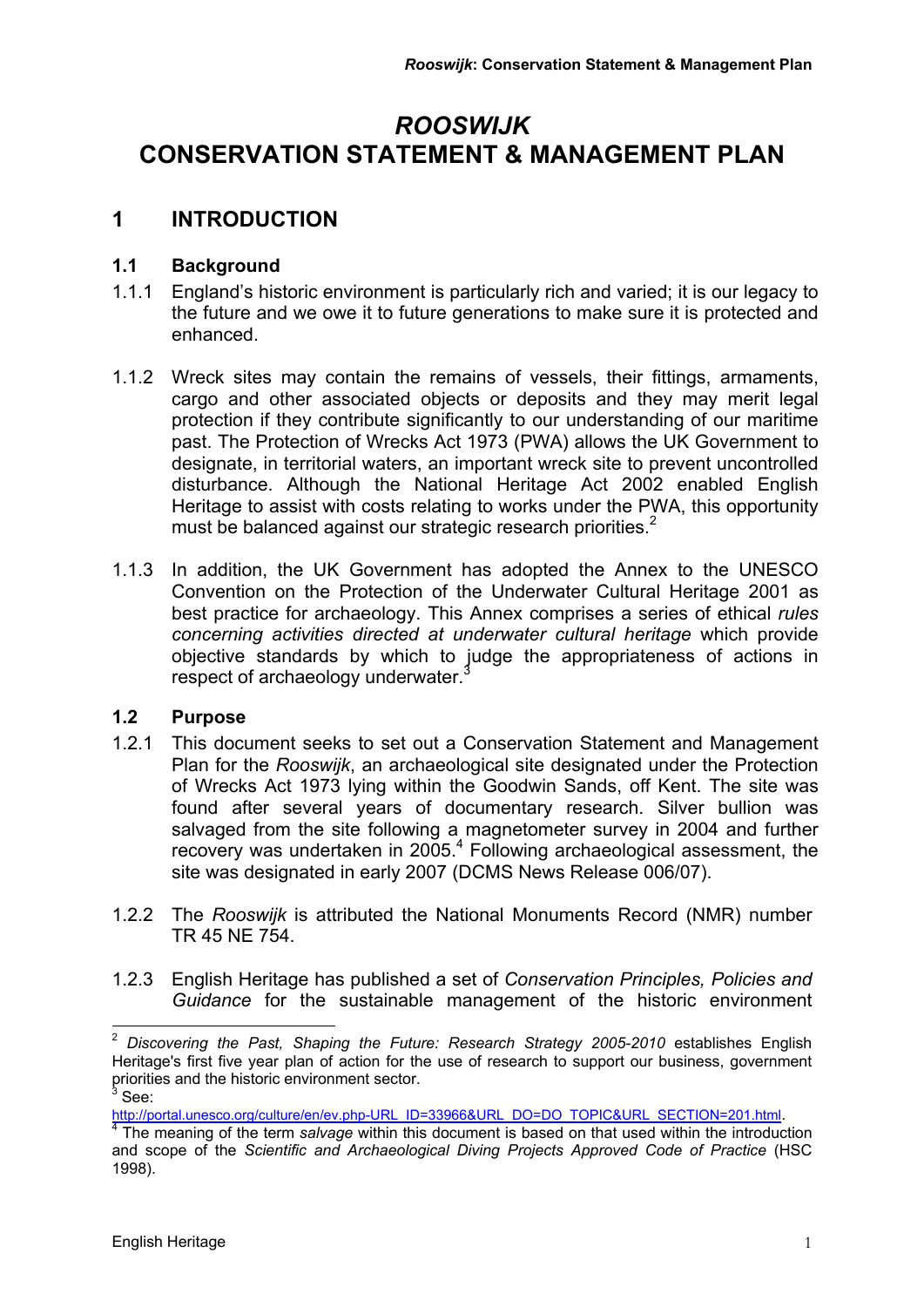designed to strengthen our credibility and consistency of decisions taken and advice given (English Heritage 2008). These *Conservation Principles* are intended to support the quality of our decision-making, with the ultimate objective of creating a management regime for all aspects of the historic environment that is clear and transparent in its purpose and sustainable in its application. As such, C*onservation* is taken to be the process of managing change in ways that will best sustain the values of a place in its contexts, and which recognises opportunities to reveal and reinforce those values.

1.2.4 This Conservation Statement and Management Plan has therefore been produced to enable local, regional and national stakeholder involvement in identifying aspirations for the conservation management of the *Rooswijk*.

#### **1.3 Aims and Objectives**

- 1.3.1 The principle aim of this Conservation Statement and Management Plan is to identify a shared vision of how the values and features of the *Rooswijk* can be conserved, maintained and enhanced.
- 1.3.2 This will be achieved through the following objectives;
	- Understanding the *Rooswijk*
	- Assessing the significance of the *Rooswijk*
	- Identifying where the significance of the *Rooswijk* is vulnerable
	- Identifying policies for conserving the significance of the *Rooswijk*
	- Realising the public value of conservation of the *Rooswijk*

#### **1.4 Scope and Liaison**

- 1.4.1 In 2007, English Heritage sought to develop assessment methods to characterise the state of all designated historic assets and to understand their current management patterns, their likely future trajectory and how that can be influenced to ensure their significance is maintained for both present and future generations. For historic wreck sites, methodologies were developed to allow for the systematic quantification of the resource and to set benchmarks for the monitoring of future change. A major component of this process comprises the identification of risks to historic wreck sites so as to provide a measure of how a site is likely to fare in the future (see English Heritage 2007a).
- 1.4.2 Practical measures that can conserve, maintain and enhance the values and features of the *Rooswijk* identified as being at risk will be delivered through this Conservation Statement and Management Plan.
- 1.4.3 There are currently 61 wrecks designated in the UK under the Protection of Wrecks Act 1973. Access to these sites is managed through a licensing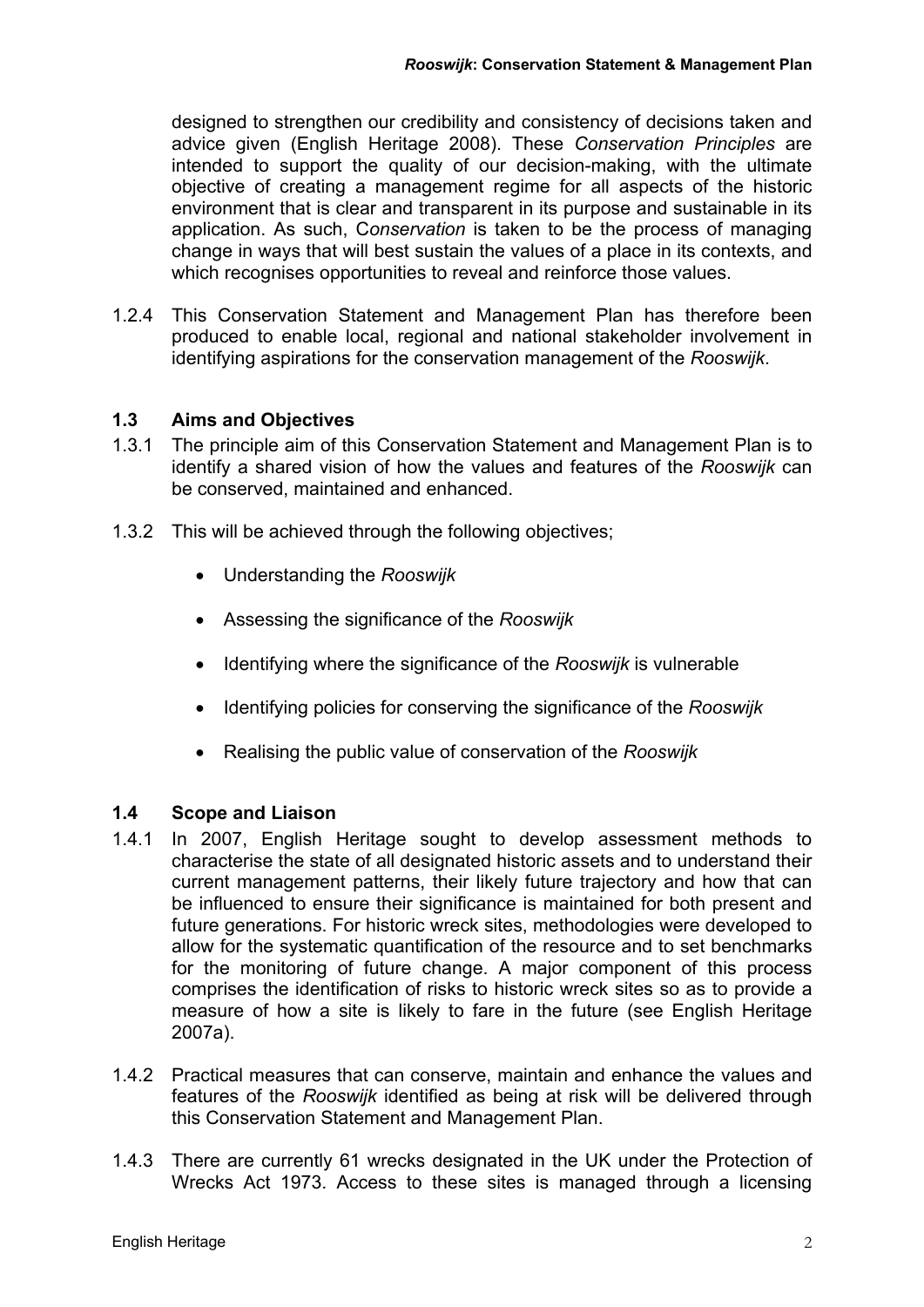scheme and authorisation by the Secretary of State for Culture, Media and Sport. Of the 46 protected sites in England, five lie within the Goodwin Sands.

- 1.4.4 The Rijksdienst voor Archeologie, Cultuurlandschap en Monumenten (RACM) has been invited to provide comment in relation to the preparation of this Plan and ongoing management of the *Rooswijk*.
- 1.4.5 In addition, the current owner of the wreck and its contents was invited to provide comment in relation to management of the *Rooswijk* and contribute archaeological and historical information for integration within this Conservation Management Plan. Management concerns of the owner related to alleged unauthorised access. Further, no archaeological or historical information was provided by the owner for integration within this Conservation Management Plan derived from the 2004/5 operations.

#### **1.5 Authorship**

- 1.5.1 Prepared by English Heritage, contributions to this draft Conservation Statement and Management Plan are currently being sought through stakeholder involvement. Full acknowledgements of those who contributed to, or were consulted on, its preparation will be presented in the final version.
- 1.5.2 This document is based on the English Heritage Standard for *Conservation Statements for English Heritage sites* (ref: EHS 0003:2005) and draws on generic management plans for shipwreck sites (e.g. Cederlund 2004).

#### **1.6 Status**

1.6.1 This Plan was adopted in October 2008 and notes on its status (in terms of revision) will be maintained.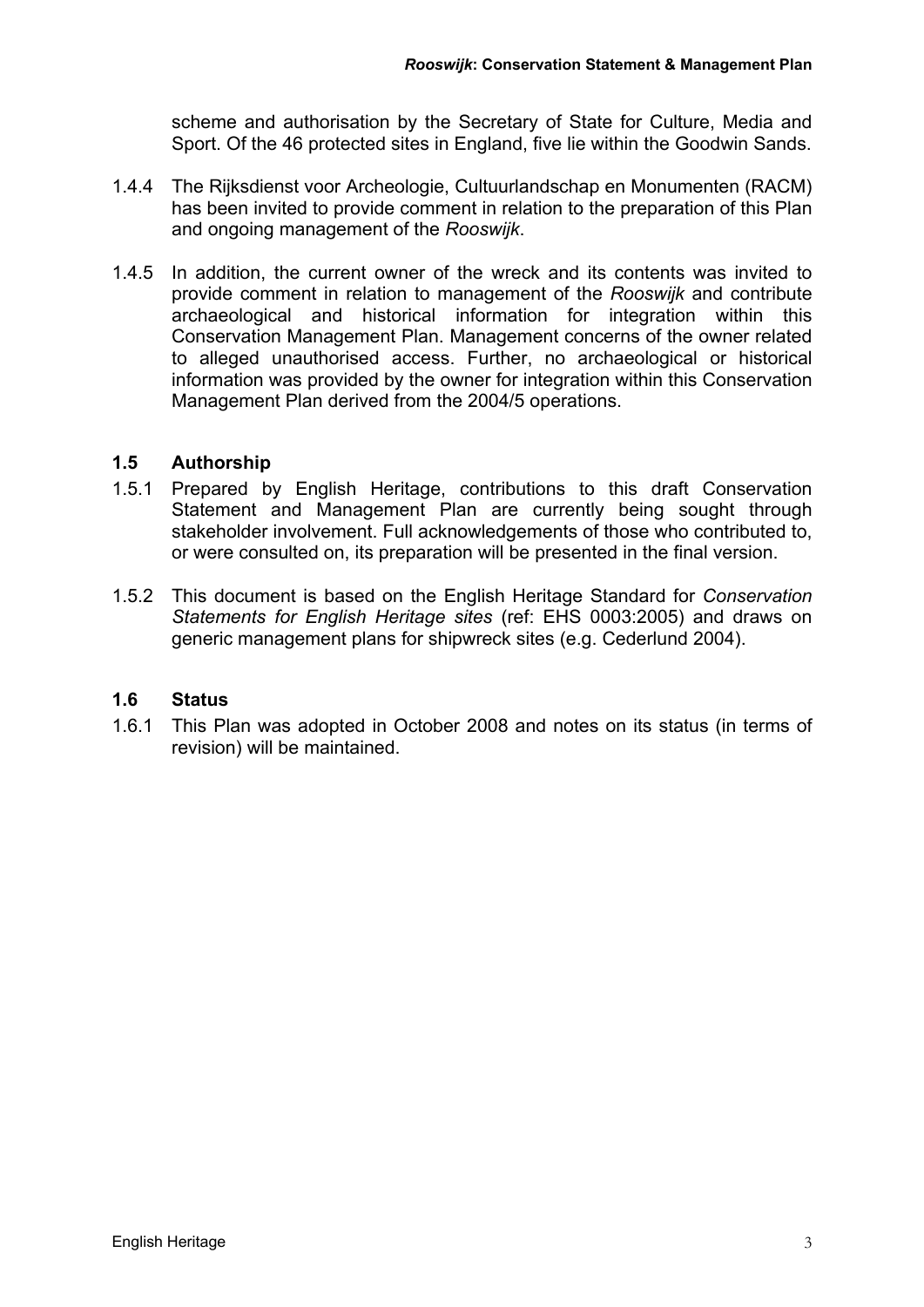## **2 UNDERSTANDING THE** *ROOSWIJK*

#### **2.1 Historical Development of the designated Site**

- 2.1.1 The *Rooswijk* was built in 1737 and was owned by the Amsterdam Chamber of the Verenigde Oostindische Compagnie (VOC, or Dutch East India Company). She foundered towards the north-eastern end of the Kellet Gut, Goodwin Sands, in late December 1739 *en route* from Amsterdam and Texel to Jakarta [formerly Batavia] with coin, bullion and a general cargo, including sheet copper, sabre blades and stone blocks, as well as passengers (NMR record TR 45 NE 754).
- 2.1.2 The loss was reported in contemporary London, Kentish and regional newspapers, one of which conveyed that;

'Yesterday came Advice, that a Dutch Ship bound for Batavia, was lost on the Goodwin Sands, with all the Ship's Crew, being upwards of two hundred Men.'

*The Sherborne Mercury/Weekly Advertiser, January 8<sup>th</sup>, 1740* 

- 2.1.3 No contemporary salvage of the wreck is reported, though 'several pieces of wreck and a great many packets of letters, all of them directed to Batavia' were noted to comprise flotsam following the loss (*The Post*, January 3rd, 1740).
- 2.1.3 The wreck site was found by a recreational diver after several years of documentary and field research. Following a magnetometer survey on the site, silver ingots marked 'VOC' were recovered in 2004 and additional material was recovered in a large operation in 2005 (*Diver*, April 2007). The majority of specie recovered has been sold at auction, and has since been resold through eBay and other web-outlets, such as newworldtreasures.com.
- 2.1.4 The wreck received international attention in December 2005 when a quantity of silver, 'still in [its] original 'packaging' of wooden chests', was ceremoniously handed to the Dutch Finance Minister aboard the Dutch frigate De Ruyter, anchored in Plymouth Sound.<sup>5</sup> This ceremony coincided with the project receiving national coverage in *The Independent* (12 December 2005).
- 2.1.4 Following archaeological assessment in 2006, the site was designated under the Protection of Wrecks Act 1973 in January 2007. This designation came into force on the 9<sup>th</sup> February 2007 (SI 2007/61).
- 2.1.5 Although commentaries and opinions on the *Rooswijk* project and subsequent designation have appeared in various publications (such as Van Duivenvoorde, 2006 and *Diver* magazine, April 2007), academic publication on the biography of the *Rooswijk* and subsequent recovery operations have not yet been made available. However, the known information and particulars

<sup>&</sup>lt;u>s</u><br><sup>5</sup> As reported on www.bbc.co.uk/devon/content/articles/2005/12/14/incan\_silver\_feature.shtml, accessed 15/01/08.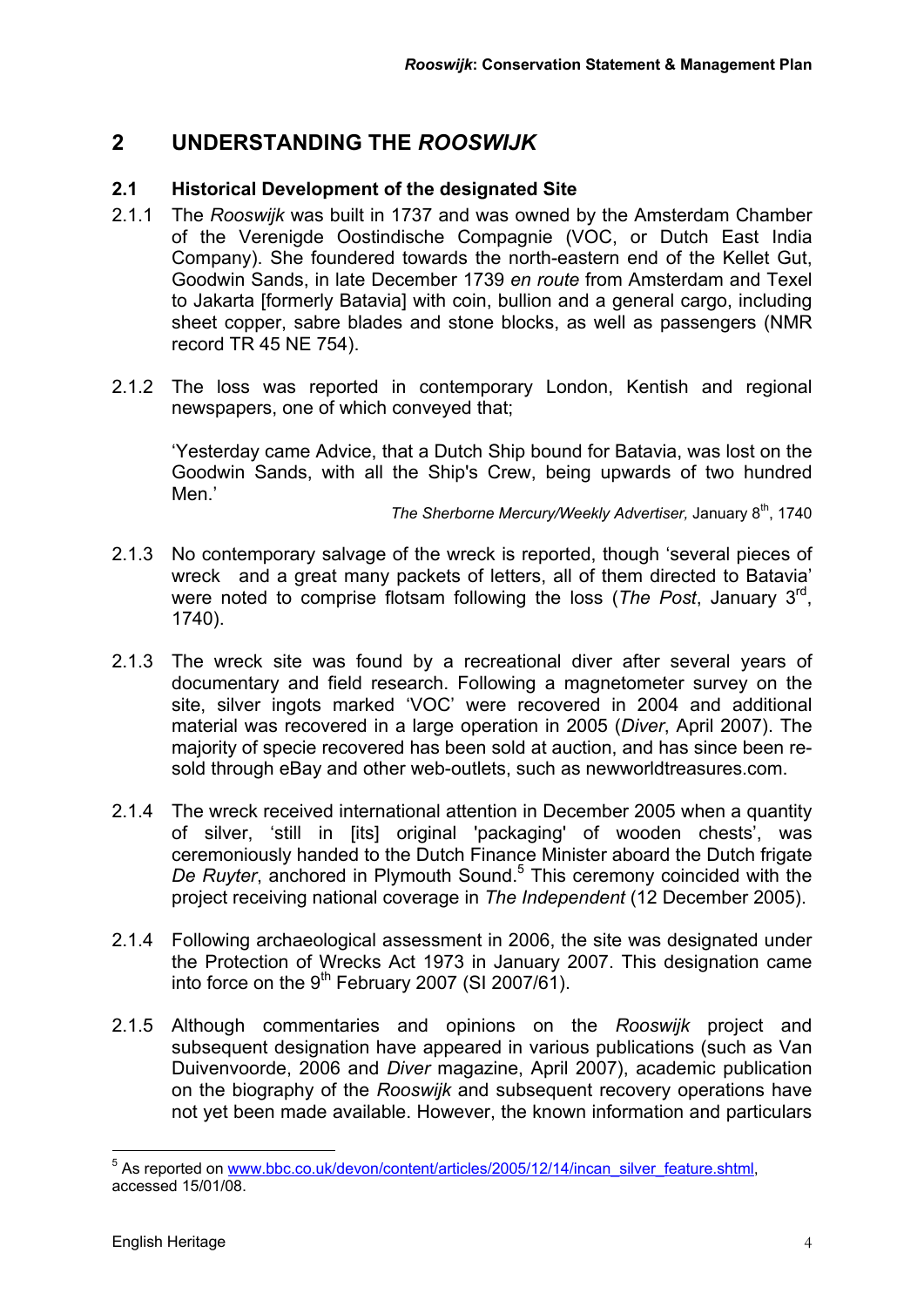of the *Rooswijk* may be presented as a summary *Ship Biography* which draws together the main attributes of the site and provides a statement of the site's archaeological interest;

- **Build** 1737, VOC shipyard, Amsterdam. Owned by the Amsterdam Chamber of the VOC.
- **Use** The vessel is described as a *retourschip*, a specific type of Dutch East Indiaman, designed to withstand the lengthy voyages of 18 months to three years typically undertaken *en route* to Indonesia.
- **Loss** Foundered towards the north-eastern end of the Kellet Gut, probably after grounding on the Goodwin Sands, on the  $30<sup>th</sup>$  December 1739. A severe easterly storm is recorded in contemporary newspapers.

The *Rooswijk* was lost on her second voyage to Batavia.

- **Survival In 2005, it was reported that the wreck covers an area of approximately** 100m x 80m, and comprises at least three main concentrations of material, with stratified deposits surviving to a depth of at least 1.5m. Excavation, targeted at the recovery of bullion and associated storage items, has indicated that material evidence from the ship's constable's cabin lies underneath dining-area debris.
- **Investigation** No contemporary salvage is recorded and it is likely that the vessel lay undisturbed and subject to environmental conditions, for 265 years. Systematic recovery of material occurred in 2004 and 2005 followed by planned dispersal and disposal. Some material remains in passive storage. Access to, and integration of, the archive of these interventions has not been permitted.

In 2006 and 2007, the site was assessed by the Government's archaeological contractor to determine conservation management requirements.

#### **2.2 Description of Surviving Features**

- 2.2.1 The site lies at a charted depth of 13m on a predominantly sandy seabed on the north-east side of the Goodwin Sands within the Kellet Gut, a passage leading from Trinity Bay to a position SE of Goodwin Knoll. Kellet Gut is bordered by drying patches of the Goodwin Sands and is subject to constant change (UKHO 2006: 102). A summary of historic cartography related to the Kellet Gut is given in Appendix 1.
- 2.2.2 The Goodwin Sands themselves consists of approximately 25 metres of modern sediment (fine sand) resting on an Upper Chalk platform (British Geological Survey, Thames Estuary Sheet 51°N-00°, 1:250 000 Series). Despite a clockwise tidal trend, the Goodwins change morphology on a seasonal and anti-clockwise rotational basis (Cloet 1954: 204): aerial photography has revealed that North Sand Head may be the pivot for the rotation (Larn and Larn 1995).
- 2.2.3 A magnetometer survey of the site in 2003 (of unknown specification) identified the three clusters of objects/features;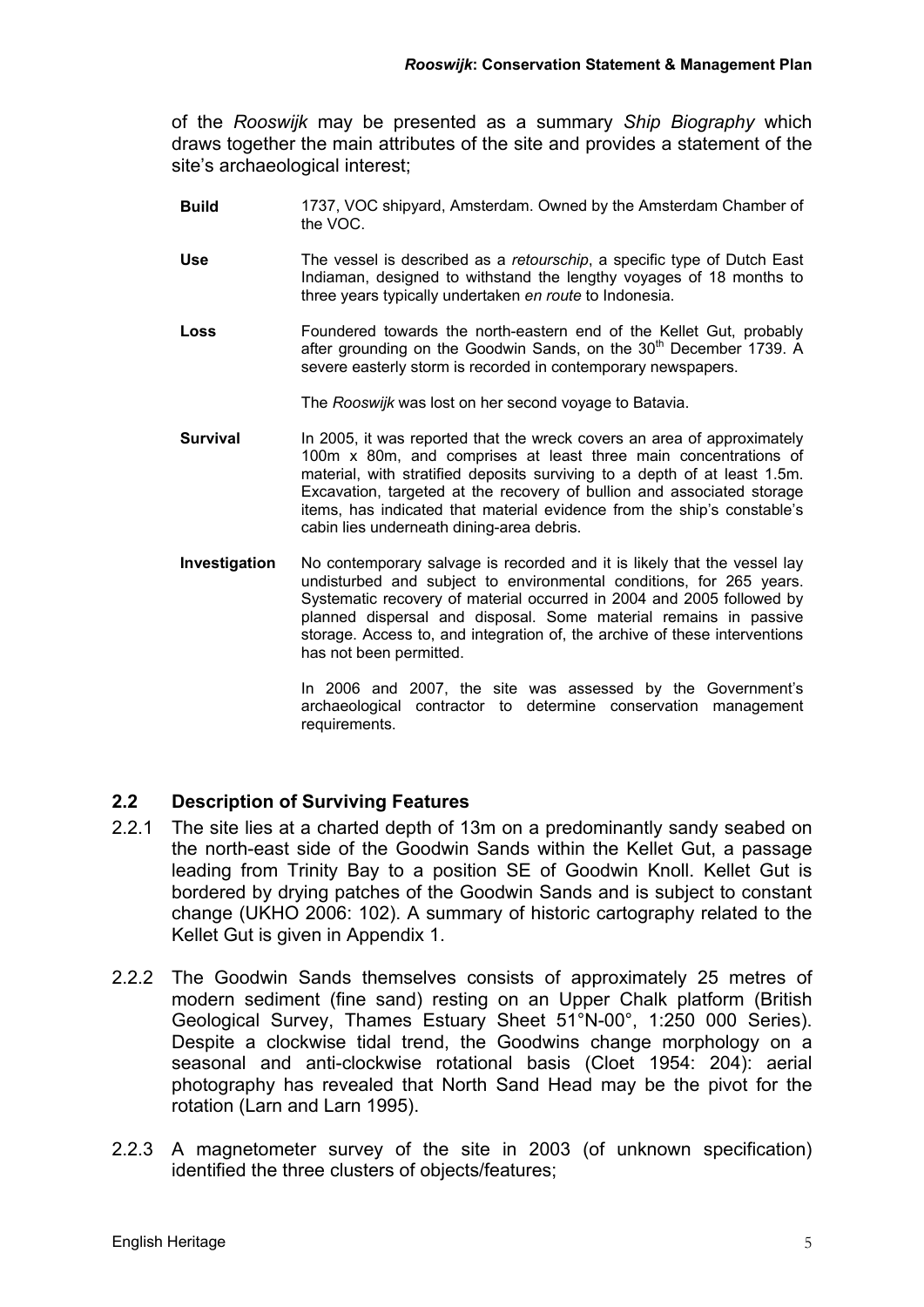- Initial impact site (characterised by the presence of cannon);
- Middle site (comprising largely unidentified material);
- Area of stern (including the presence of rudder pintles).
- 2.2.4 Following the salvage operation in 2005, a news release reported the survival of at least three decks in the stern area (*The Independent*, 12 December 2005):
	- A cartridge locker, containing bar and round shot;
	- Constable's cabin/gunroom (constabelskamer), containing 50 muskets;
	- Dining debris from the Great Cabin.
- 2.2.5 It appears that the wreck covers an area of approximately 8000 $m^2$  with stratified deposits surviving to a depth of at least 1.5m. Only the area of the stern has been excavated and a 4m long element of ship structure with an adjacent gun-port lid and rudder pintles has been recovered from the site along with *c.*11, 000 other items, of which at least 10, 500 objects comprise specie and bullion. This particular discovery is unique as it provides a near complete assemblage of silver ingots cast only for a single voyage (*The Independent*, 12 December 2005).
- 2.2.6 In addition, over 100 items are recorded as comprising 'personal possessions' and the NMR record for the *Rooswijk* (ref. TR 45 NE 754) has been updated to reflect all material declared to the Receiver of Wreck in 2005:

A musket stock; 2 musket side plates marked *VOC*; a musket trigger plate; two wooden chests and lids; 21 ebony knife handles; 2 concreted knives; a Mexican pillar dollar; 553 silver ingots marked "VOC"; a tobacco tin; a huntsman's sword hilt; a gilt sword hilt; a sword scabbard belt hook; part of a leather scabbard; a brass wine pot with a missing leg; a pistol stock; a cutlass handle; a cutlass scabbard; a copper alloy cauldron; and 3 stoneware vessels recovered from this wreck. (Receiver of Wreck Droit 099/05).

- 2.2.7 Following the issue of export licenses, the first batch of salvaged coins and ingots from the site were auctioned by Ponterio & Associates, USA, in 2006. Other material was transferred to the Netherlands. A joint conservation assessment of material in passive holding by English Heritage and RACM was undertaken in May 2006. Of the material observed, the assessment noted that a number of artefacts had been stabilised by a range of techniques no longer used by the conservation profession in the UK and concluded that a greater emphasis should be placed on 'investigative conservation and stabilisation' rather than the observed 'display-type' approach (Panter 2006).
- 2.2.8 Although the site's position was provided to English Heritage by the 2005 project team, an invitation to provide archive information to support a full archaeological assessment of the site in 2006 was declined. Nevertheless, the assessment noted that the site consists of two main areas of wreckage and recorded exposures of hull and interior framework along the edges of the 2005 excavation trench (located in the stern area) which had the appearance of being recently exposed. A number of large concretions and groups of iron bars were also located and in many cases these features were noted to be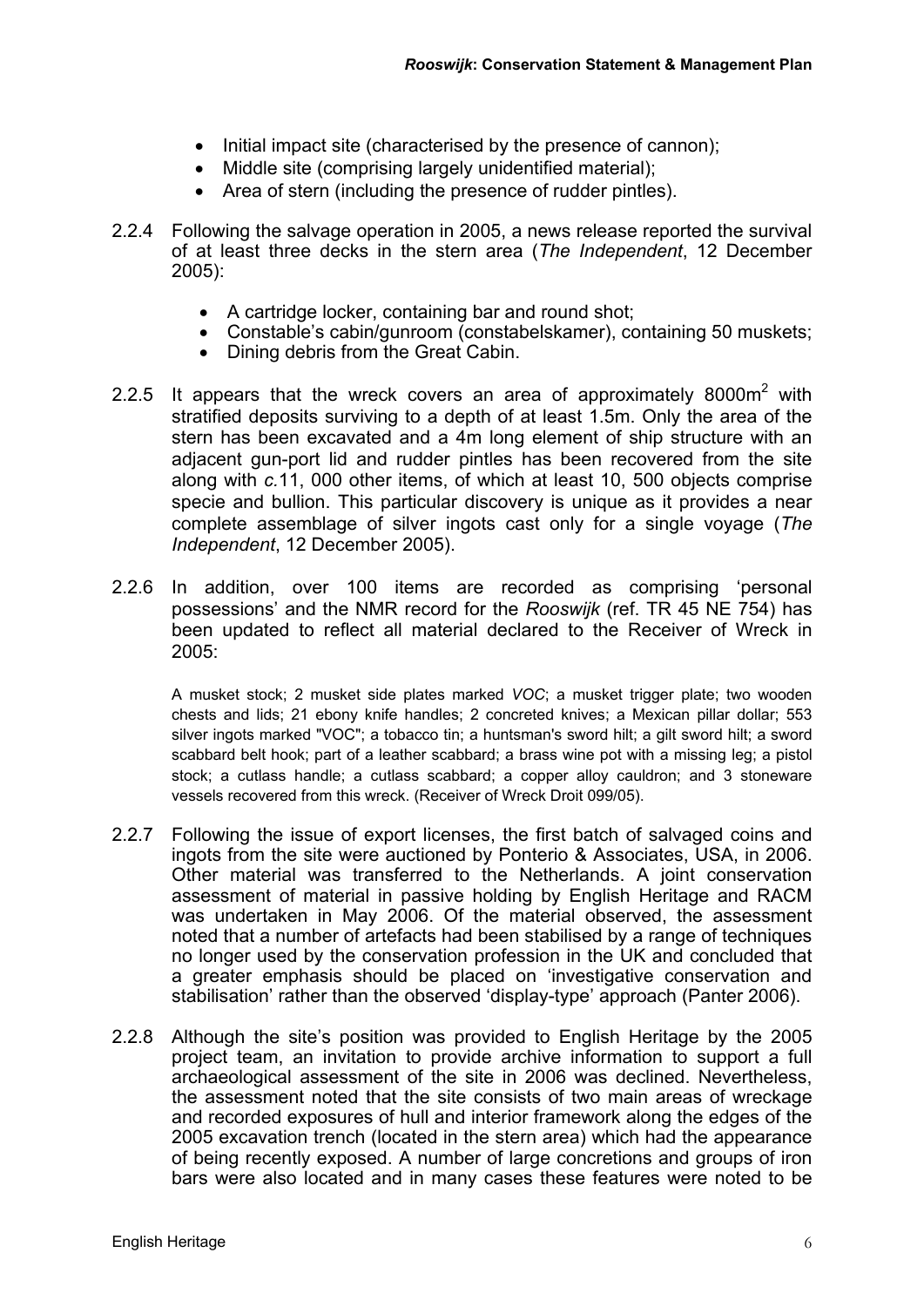sited on areas of timber (Wessex Archaeology 2006a).

2.2.9 Further archaeological assessment in 2007 concluded that although the 'extent and depth of the archaeological deposits and stratigraphic sequence are currently uncertain the preservation environment of at least part of the site appears to be good' (Wessex Archaeology 2007).

#### **2.3 Ownership, Management and Current Use**

- 2.3.1 As a Dutch East India Vessel, the *Rooswijk* remained the property of the State of the Netherlands. However, in 2005, title to the vessel and its cargo (but not personal effects) was transferred by the State to a private individual for the specific purpose of salvage.
- 2.3.2 The *Rooswijk* lies within England's Territorial Sea. In addition to the owner of the seabed - normally around England & Wales the Crown Estate - consents may be required to undertake archaelogical investigations.
- 2.3.3 The 2005 *Rooswijk* project has proved particularly contentious, not least because it was established from the outset that some material would be disposed of through sale (Hildred 2005: 5). In addition, the project team chose not to disclose details of the discovery or salvage operation to the Department for Culture, Media & Sport (DCMS) and/or English Heritage until work was completed in 2005. This meant that the engagement of the Government's contractor for archaeological services in relation to the Protection of Wrecks Act 1973 was delayed and that the site could not be readily and completely assessed against the non-statutory criteria for designation or otherwise.
- 2.3.4 In conjunction with State archaeologists from the Netherlands Rijksdienst voor Archeologie, Cultuurlandschap en Monumenten (RACM) and relevant stakeholders, the site was assessed by the Archaeological Contractor in 2006 consistent with the strategy for managing, presenting and interpreting historic wreck sites in England's Territorial Sea.
- 2.3.5 Following advice from English Heritage and the Government's Advisory Committee on Historic Wreck Sites (ACHWS), the *Rooswijk* was subsequently designated under the Protection of Wrecks Act 1973 in January 2007 by the Minister for Culture, DCMS (SI 2007/61).
- 2.3.6 Action to commence conservation management of the site was commissioned by English Heritage in 2007 which sought to undertake a condition survey of the site and determine the site's vulnerability (English Heritage 2007b).
- 2.3.7 Physical access to the *Rooswijk* is restricted to licensed divers and further recovery of artefactual material will be managed through the current licensing system. However, five current groups of archaeological material may be identified: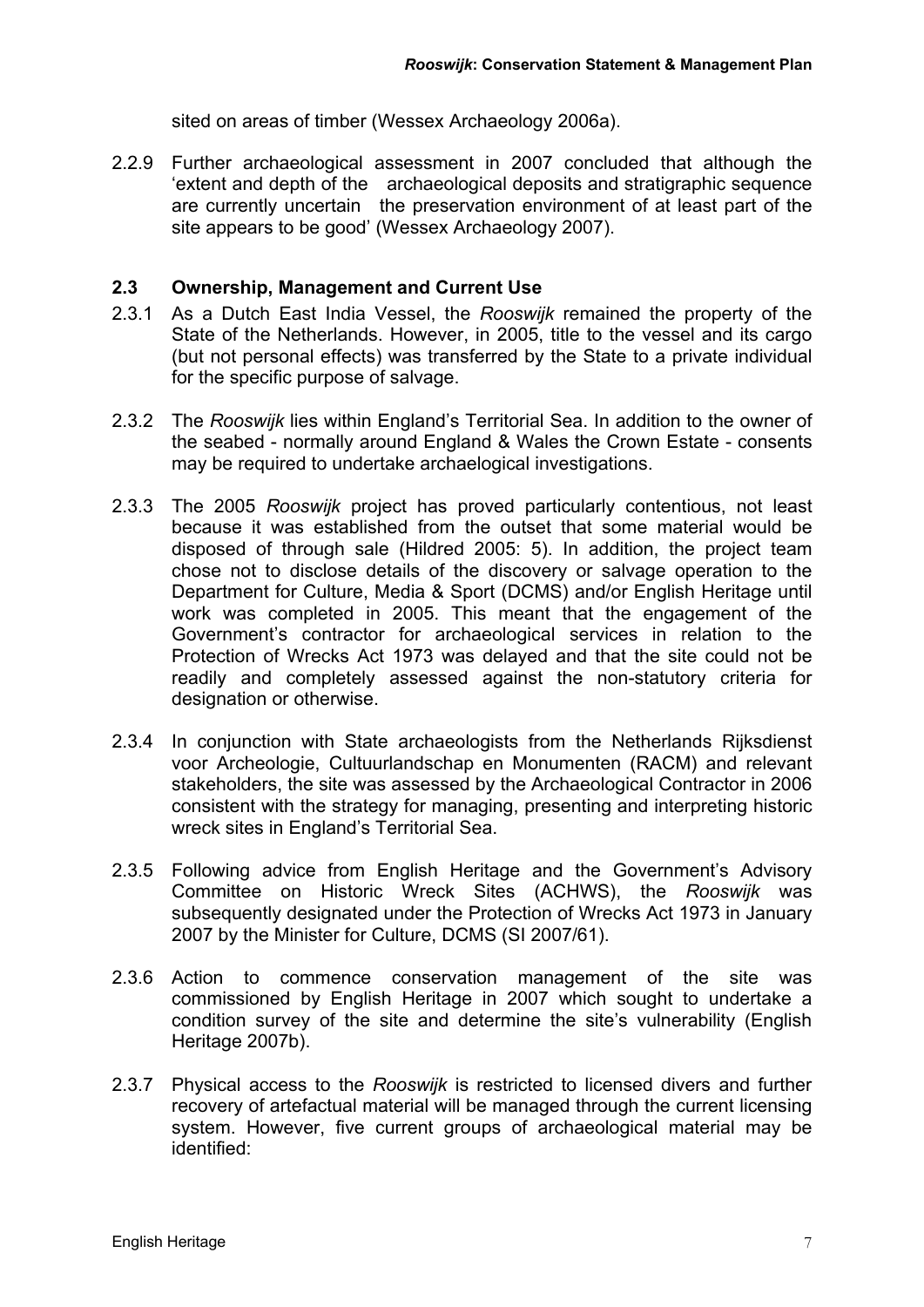- Exported specie sold at auction/ re-sold through eBay;
- Material exported to Museums in the Netherlands;
- Archaeological material in the UK, not destined for export;
- Material in private collection, and;
- Material transferred to the Dutch Treasury.
- 2.3.8 A Licence to Survey the site is currently held by Ken Welling, advised by Alex Hildred. The project team are seeking to 'survey and recover exposed vulnerable artefacts' and use this information to 'formulate a future strategy for continuing work on site' (Hildred & Welling 2008). This work is supported by the Government of the Netherlands and any further material recovered from the site is to be exported to Vlissingen for conservation and curation (subject to the investigations of the Receiver of Wreck).
- 2.3.9 Other than news releases in December 2005 and published commentaries, access to archival information related to the 2004/5 recoveries is restricted by the project team. In addition, deposition arrangements for material destined to remain in the UK are not yet certain, though some material may be donated to Kent Museum's Service (again, subject to the investigations of the Receiver of Wreck).
- 2.3.10 In July 2006, the Nautical Archaeology Society ran a Finds Handling and Registration course in Plymouth on material recovered from the *Rooswijk*. The course facilitated public engagement and aimed at providing:

An introduction to the principles of finds handling and registration and its applications to archaeological recording. The course [covered] the handling and registering of finds recovered from the wreck of a Dutch East India vessel lost on the Goodwin Sands in 1739 and excavated in 2004 and 2005. The course [was] suitable for the general public, individuals undertaking the NAS Training syllabus and professional archaeologists wanting to increase their knowledge and skills in registering finds from an underwater archaeological site.

NAS Part III Qualification, Course Advertisement 2006

2.3.11 There has been no authorised recovery of material from the *Rooswijk* since designation.

#### **2.4 Gaps in Existing Knowledge**

- 2.4.1 Technical details of the *Rooswijk*'s construction, voyages and subsequent loss may be determined through both documentary research and archaeological investigation. As access to the 2004/5 excavation archive has not yet been permitted and given the paucity of publication related to the excavation and recovery operations, the weakest part of the ship-biography is therefore her investigation and the synthesis of work undertaken since discovery and recovery from 2003.
- 2.4.2 It is understood that 2004/5 survey and salvage data has been collated into a GIS system, though repeated requests to incorporate all primary site data into systematic archaeological assessments have been declined by the project team.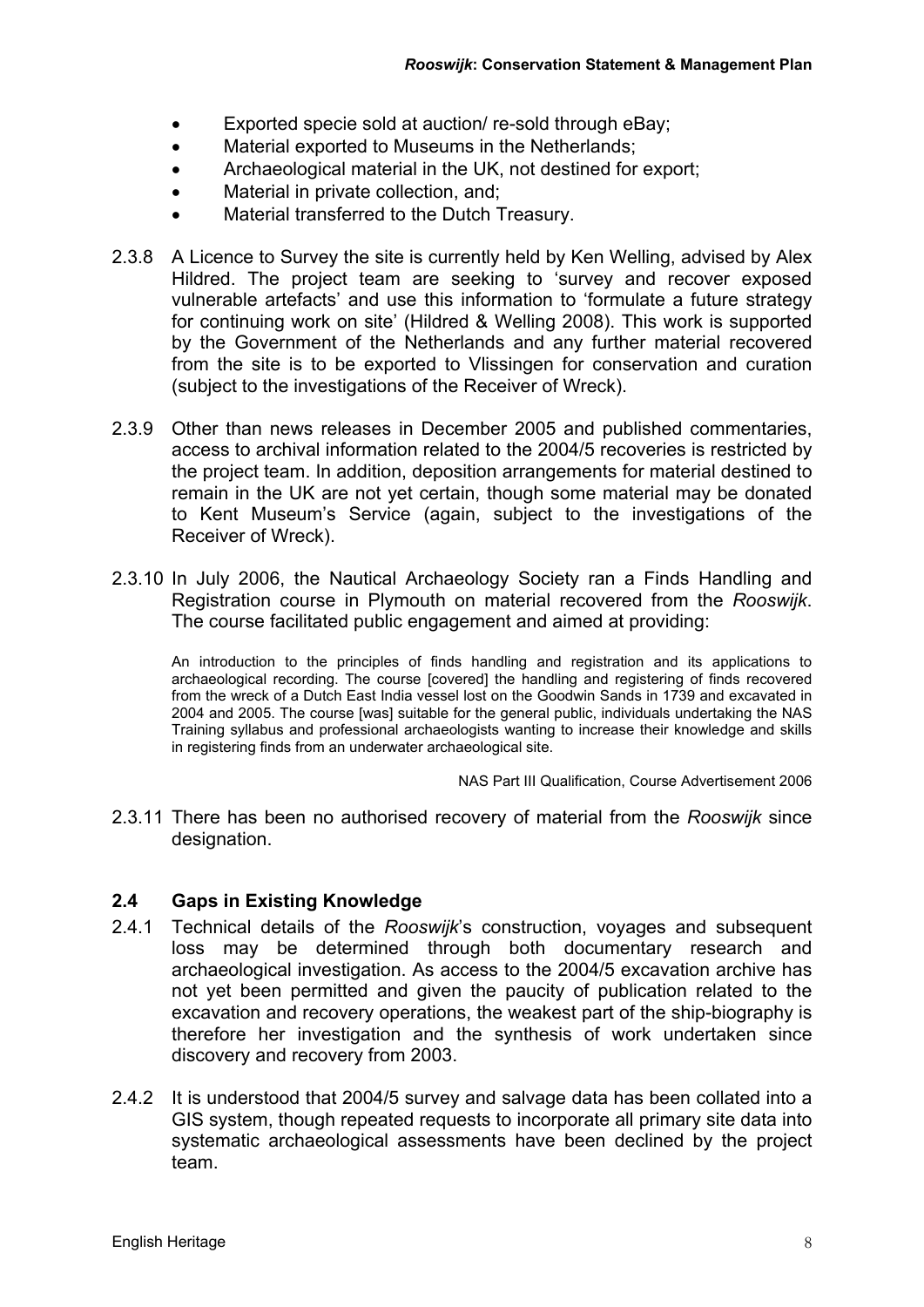- 2.4.3 In addition, the results of the 2004/5 salvage operations have yet to be published either in full, or as an interim archive assessment publication (though a popular account of the operation is given in the 2006 *Saga of the Goodwins* by David Chamberlain). Therefore, the amount and condition of material currently in storage in the UK derived from pre-designation operations is not known.
- 2.4.4 Pending publication, an assessment of the site's formation processes, historic geomorphology, cartography and prevailing abiotic environmental conditions is required to assist in interpretation and planning.
- 2.4.5 A programme of geophysical survey, to include boomer and magnetometer, is required to assist in the interpretation of stratigraphy and quantify the extent of (ferrous) material remaining on the seabed.
- 2.4.6 As such, a formal programme of archive assessment and research is required to contribute towards a fuller understanding the site in its entirety and to assist in developing planned operations.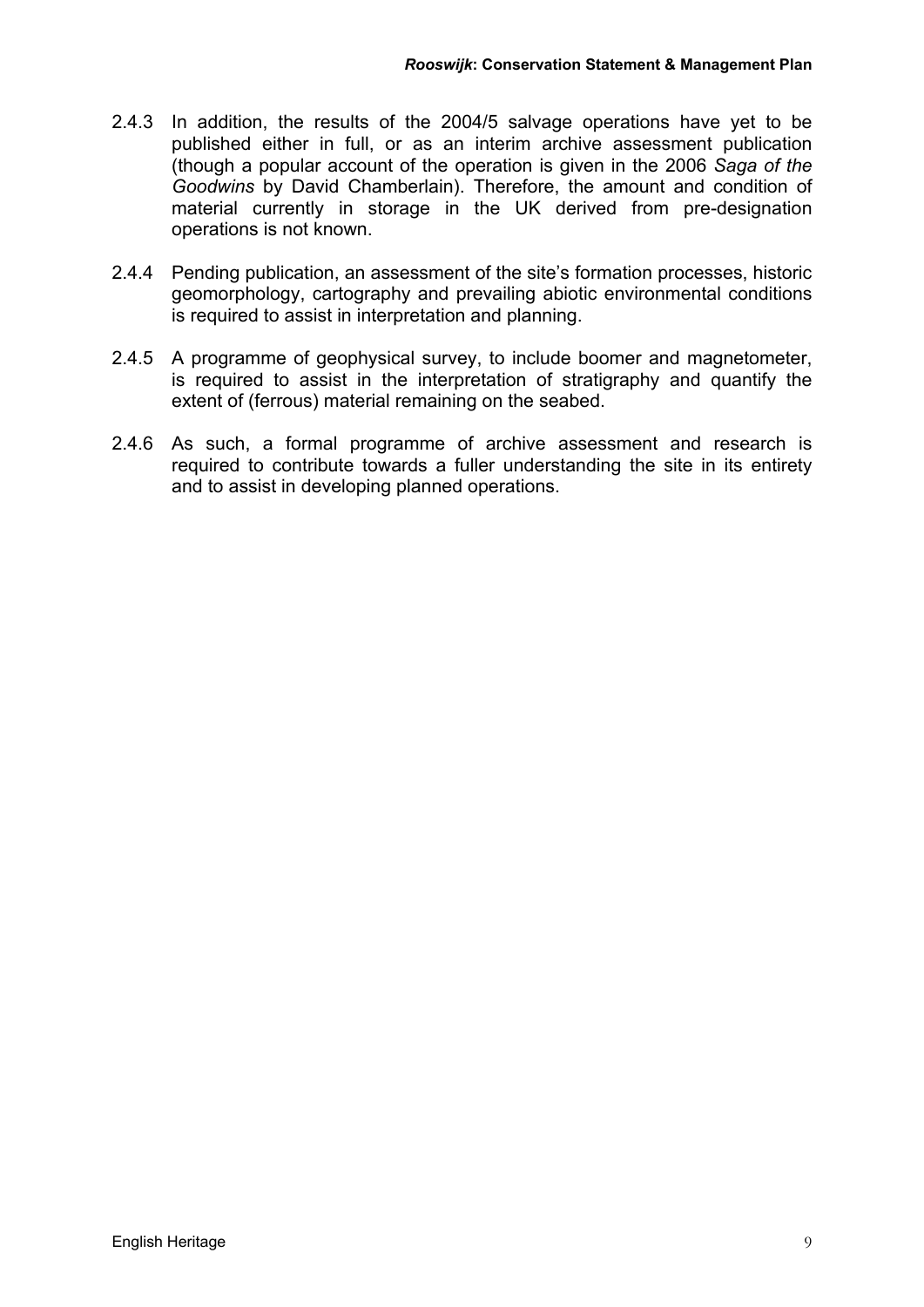## **3 ASSESSMENT OF SIGNIFICANCE**

#### **3.1 Basis for Assessment of Significance**

- 3.1.1 *Significance* means *the sum of the cultural and natural heritage values of a place* (English Heritage 2008). Cultural heritage value has many aspects, including the potential of a place to yield primary information about past human activity (evidential value, which includes archaeological value), the ways in which it can provide direct links to past people, events and aspects of life (historical value), the ways in which people respond to a place through sensory and intellectual experience of it (aesthetic value, which includes architectural value) and the meanings of a place for the people who identify with it, and communities for whom it is part of their collective memory (communal value).
- 3.1.2 In addition, the historic environment is a cultural and natural heritage resource shared by communities characterised not just by geographical location but also by common interests and values. As such, emphasis may be placed upon important consequential (technically, 'instrumental') benefits or potential, for example as an educational, recreational, or economic resource, which the historic environment provides. The seamless cultural and natural strands of the historic environment are a vital part of everyone's heritage, held in stewardship for the benefit of future generations.
- 3.1.3 The basis for assessing significance therefore enables consideration of the varying degrees of significance of different elements of the site. By identifying those elements which are vital to its significance and so must not be lost or compromised, we are able to identify elements which are of lesser value, and elements which have little value or detract from the significance of the site.

### **3.2 Statement of Significance**

- 3.2.1 The Dutch East India Company (VOC, Verenigde Oostindische Compagnie), founded in 1602 and dissolved in 1795, was a Dutch trading company. It was the largest and most impressive of the early modern European trading companies having sent almost a million Europeans to work in the Asia trade on 4,785 ships.<sup>6</sup> The Company's extensive archives, registered by UNESCO as part of the Memory of the World programme, have allowed for comprehensive study of VOC operations which have been widely published (see, for example, Prakash 1994 and Blak *et al* 2007).
- 3.2.2 The basic VOC trading pattern was to export silver and gold to Asia, and with this to purchase and return to Europe valuable spices, silks and porcelain which would then be sold at auctions. Silver was particularly important as it was much more valuable in Asia than in Europe, so its mere transportation to the East realised a profit (Marsden 1997: 91).

 $\overline{a}$ <sup>6</sup> *Archives of the Dutch East India Company*, Nomination submitted by Netherlands in 2002 for inclusion in the UNESCO Memory of the World International Register.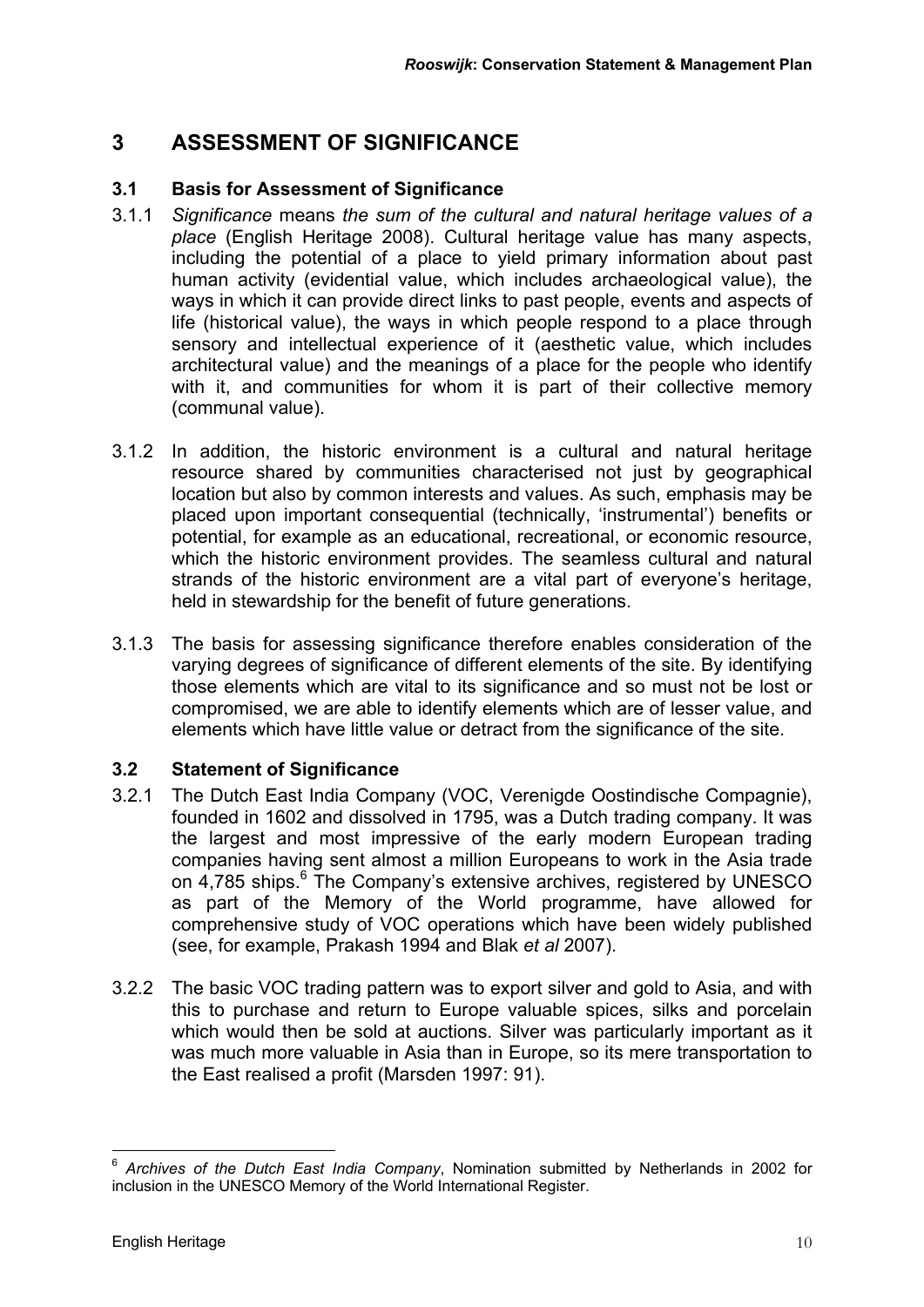- 3.2.3 Although the return voyages to Asia in support of Company activities were long ones, they rarely ended fatally. Out of a total of 8000 voyages (including those under the earlier Voorcompagnieën), less than 8% (*i.e.* 1 in 12½) came to an untimely end (source: **www.vocshipwrecks.nl).**<sup>7</sup> For a number of reasons (principally associated with the survival of documentary evidence and the reputation of these vessels as treasure ships) the wreck sites of many Dutch East Indiamen have been investigated around the coasts of Europe, Southern Africa and Western Australia. As a group, they indicate graphically the commodities and products involved in this commerce and the extent of VOC operations.
- 3.2.4 The wrecks of Dutch VOC ships in British waters form an important subcomponent of discovered maritime archaeological sites, and include the designated *Kennemerland*, wrecked on Skerries in 1664 and the *Hollandia*, lost off St. Agnes in 1743. In all, England's National Monuments Record (NMR) records 26 Dutch VOC losses in English waters dated from the *Golden Lion*, lost in 1592, to the loss of the *Zeelilie*, lost in 1795. It is noteworthy that two other Dutch East Indiaman are recorded as being lost on the Goodwin Sands in the same decade as the *Rooswijk*; the *Loosdrecht* (ran ashore in 1736) and the *Meermond* (stranded in 1736).
- 3.2.5 The NMR includes six records of Dutch VOC ships lost in the two decades either side of 1739, (one of which is the currently designated *Amsterdam*, stranded 1749), as follows;

| <b>Vessel</b> | Location          | Date of loss | <b>Current Status</b>   |
|---------------|-------------------|--------------|-------------------------|
| Meermond      | Goodwin Sands, SE | 1736         | Not located             |
| Loosdrecht    | Goodwin Sands, SE | 1736         | Not located             |
| <b>Boot</b>   | South Hams, SW    | 1738         | Not located             |
| Rooswjik      | Goodwin Sands, SE | 1739         | Designated 2007         |
| Hollandia     | St. Agnes, SW     | 1743         | Salvaged 1971 - c. 1977 |
| Amsterdam     | Hastings, SE      | 1749         | Designated 1974         |

- 3.2.6 The *Rooswijk* is identified as being of importance because it comprises a combination of high quality surviving features and technical elements including vessel fittings, armament, equipment, personal belongings and cargo (*The Independent*, 12 December 2005). In addition, the quantity and condition of materials recovered from the *Rooswijk* in 2004/5 indicate that large sections of the wreck were buried and preserved to a high degree.
- 3.2.7 The wreck therefore represents archaeological evidence for the practice of large-scale overseas commerce between the Netherlands and Asia during the eighteenth century and is representative of a famous merchant vessel type. The aesthetic value of the *Rooswijk* as a merchant vessel is therefore closely tied to its evidential value on the seabed. These two elements are fundamental to the site's significance as further historical information may be derived from continued archaeological investigation, assessment and research.

 $\overline{a}$ 7 Note that *Dutch Asiatic Shipping*, the Dutch standard work on the VOC, gives a figure of 3% for a total of 7800 voyages.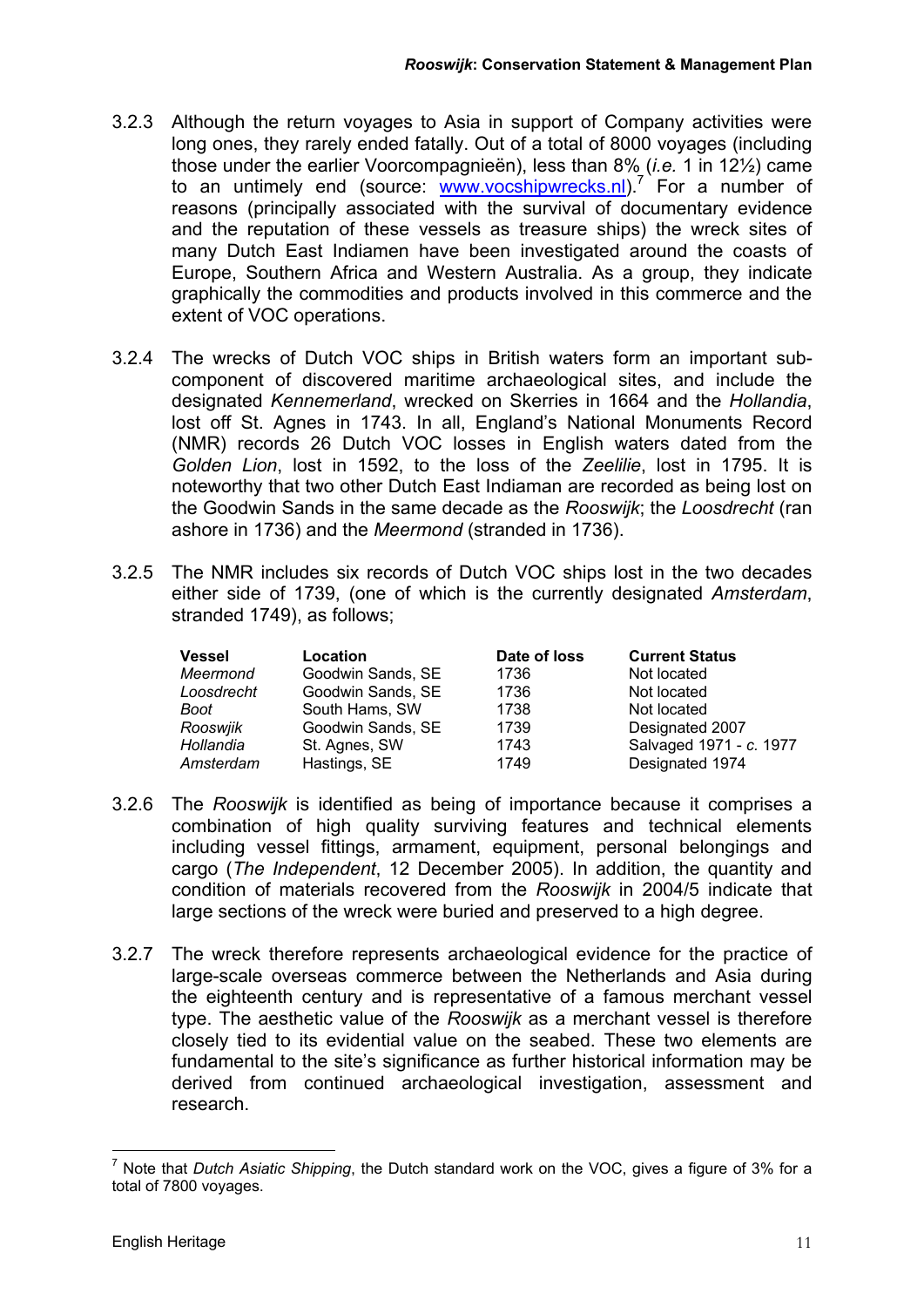- 3.2.8 At present, the only named individual connected to the loss of the *Rooswijk* is her Captain (Schipper), Daniel Ronzieres, despite 250 lives being lost (NMR record TR 45 NE 754). A search of the VOC online database (www.vocsite.nl) indicates that Ronzieres is associated with no other VOC ship or voyage; the assumption being that this was his first (and only) voyage as Captain.
- 3.2.9 The evidential and historical potential of the *Rooswjik* is such that it contributes to the understanding of the mid-eighteenth century bullion trade, East India Companies and their trade, and Dutch and European maritime history and, of course, personal tragedy.
- 3.2.10 Communal values for the *Rooswijk* are more difficult to define; while there is clear association with the Netherlands, there is no current evidence that the *Rooswijk* was bound for an English port, such as London or Dover (construction of Ramsgate Harbour began in 1749) or an association with one.
- 3.2.11 The point of departure in the Texel is *c.* 2° north of the Goodwins and it is obvious that the *Rooswijk* would have had to have passed south-west through the Dover Straits *en route* to Asia. It is conjectured that the *Rooswijk* was seeking shelter in the Downs anchorage before continuing to the south and west or that owing to the easterly storm, a navigational error caused the Master/Captain to believe that they were further south than they actually were.
- 3.2.12 In addition, there is no current evidence to suggest that the bodies of those lost were washed ashore and recovered for interment in Kent nor is there any evidence of contemporary salvage of the *Rooswijk*. Therefore the only contemporary association between Kent and the *Rooswijk* is ephemeral: the 'great many packets of letters' found and subsequently reported in contemporary newspapers.
- 3.2.13 Arguably, however, there is a great sense of communal value attributed to the *Rooswijk* by the 2004/5 project team, demonstrated by their continued involvement in continued survey.
- 3.2.14 In addition, the adjacent East Kent Coast Maritime Natural Area is similarly valued for the cited chalk marine cave and reef habitats are of international importance.
- 3.2.15 The local community and licensee therefore maintain a keen interest in the site (through its evidential value); some members of the community have even published personal accounts of previous investigations (see Chamberlain 2006). In this capacity, the community investigates and monitors the site. In addition, the *Rooswijk* may be seen to provide an instrumental recreational (and therefore economic) resource by virtue of 'diving tourism'. However, wider educational value is only obtainable through museum displays in the Netherlands.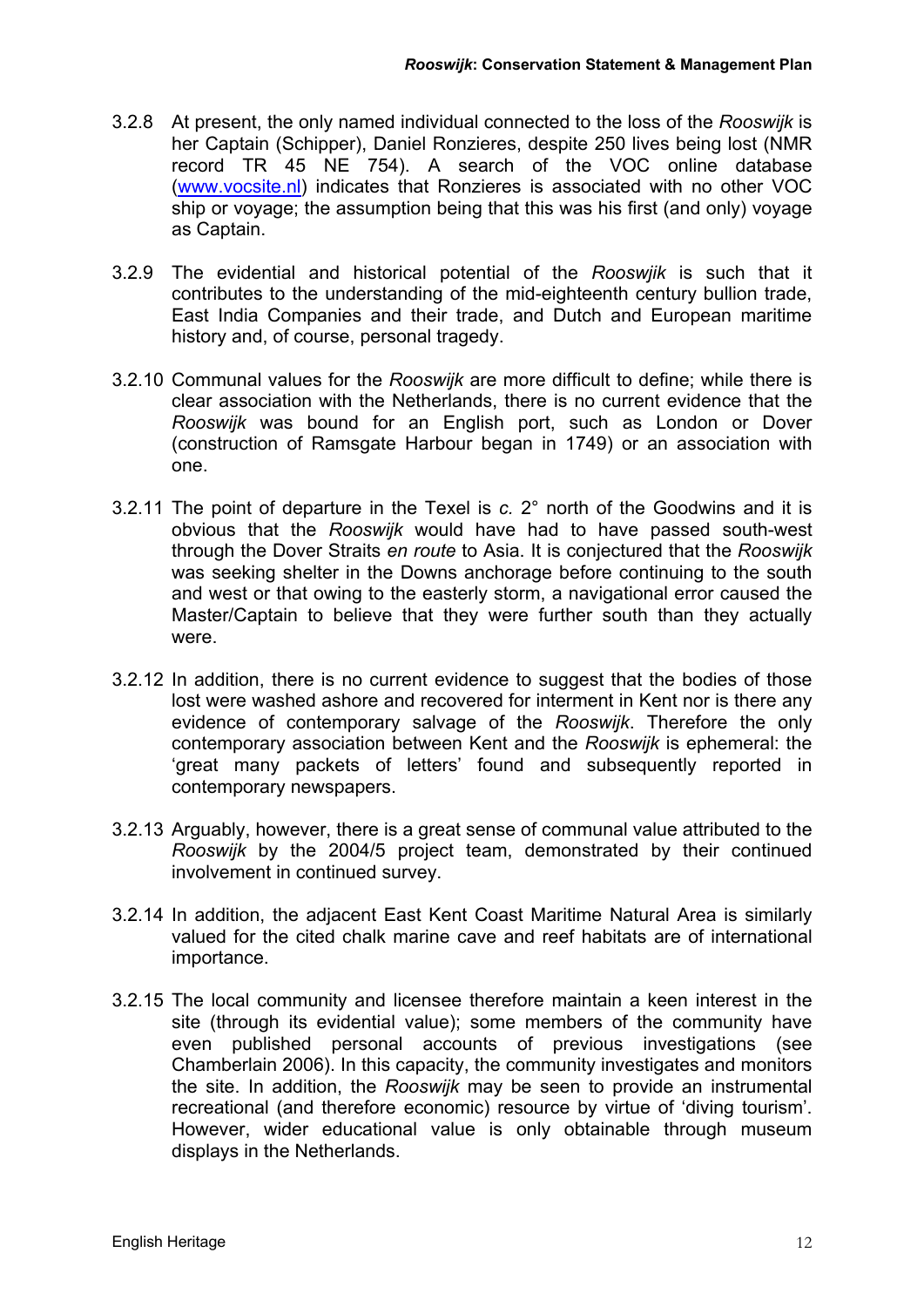- 3.2.16 Whereas historical, communal and instrumental values contribute to the assessment of significance of the *Rooswijk*, these values cannot stand-alone. Without the continued enhancement of certain values, interest in the *Rooswijk* would be diminished. As such, extant material remains on the seabed are vital to the significance of the site and must therefore not be lost or compromised.
- 3.2.17 The following table seeks to summarise these values of the *Rooswijk* as a whole, by noting how those values relate to the surviving fabric and its constituent parts;
	- **Evidential** Relating to the potential of the *Rooswijk* to yield primary information about past human activity, chance recovery and opportunistic excavation has indicated survival of substantial elements of hull structure, fittings, armaments, cargo and other associated objects or deposits.

It is believed that at least 10,000 objects have already been recovered a substantial proportion of which has been dispersal by sale.

- **Historical** Relating to the ways in which the *Rooswijk* can provide direct links to past people, events and aspects of life, the wreck is identified with the well-documented Dutch East India Company (VOC). Documentary evidence places the wrecking event within its historical context while archaeological material recovered from the site provides insights to shipboard life.
- **Aesthetic** Relating to the ways in which people respond to the *Rooswijk* through sensory and intellectual experience of it, the vessel's strength lies in it being a vessel of the VOC. As a *retourschepen*, the vessel is of technological importance.
- **Communal** Relating to the meanings of the *Rooswijk* for the people who identify with it, and whose collective memory it holds.

Designation of the *Rooswijk* (under the Protection of Wrecks Act 1973) is, in itself, an expression of communal value.

**Instrumental** Economic, educational, recreational and other benefits which exist as a consequence of the cultural or natural heritage values of the *Rooswijk* may be identified in its value as a dive site as well as lying adjacent to the East Kent Coast Maritime Natural Area.

### **3.3 Gaps in Understanding Significance**

3.3.1 Despite the acknowledged need for a formal programme of staged assessment and research, the assessment of significance has not been acutely hindered by any gaps in knowledge identified in Section 2.4 above. However, certain key gaps in our understanding of the significance of the component parts of the site may need to be filled so these significances can contribute to informing its future conservation management. Most notable among these is the integration and publication of data derived from the 2004/5 salvage operations and a comprehensive understanding of the communal value of the *Rooswijk*.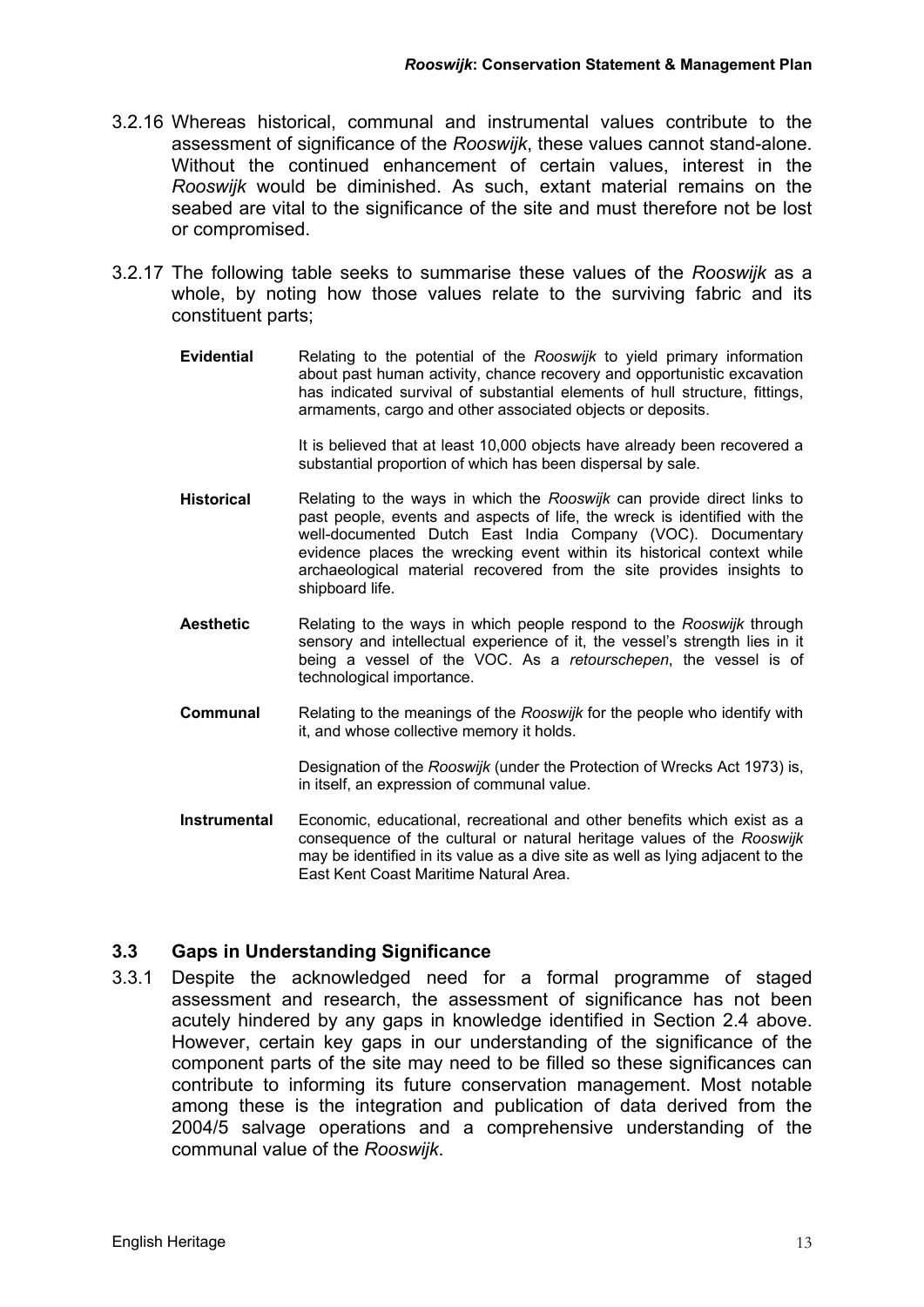#### **3.4 Statutory and Other Designations**

- 3.4.1 Statutory Instrument 2007/61 affords protection to a circular area of seabed (radius 150m) around position 51°16.443 N 001°34.537 E (WGS84) under the Protection of Wrecks Act 1973.
- 3.4.2 Archaeological interventions that impact the seabed may require a licence issued by the Marine & Fisheries Agency (MFA), under the terms of the Food & Environmental Protection Act 1985 and/or the Coast Protection Act 1949. The MFA is an Executive Agency of DEFRA.
- 3.4.3 The Goodwin Sands lies within the East Kent Coast Maritime Natural Area. The concept of Natural Areas was a response by English Nature to the EU Convention on Biological Diversity signed by the UK Government in 1992. They are intended to provide a framework for an integrated approach to nature conservation and are defined in the UK Biodiversity Action Plan as 'biogeographic zones which reflect the geological foundation, the natural systems and processes and the wildlife in different parts of England, and provide a framework for setting objectives for nature conservation.'
- 3.4.4 In addition, Section 40 of the Natural Environment and Rural Communities Act (2006) places a duty on all public bodies to have regard to biodiversity. Guidance for this duty is to be published by DEFRA.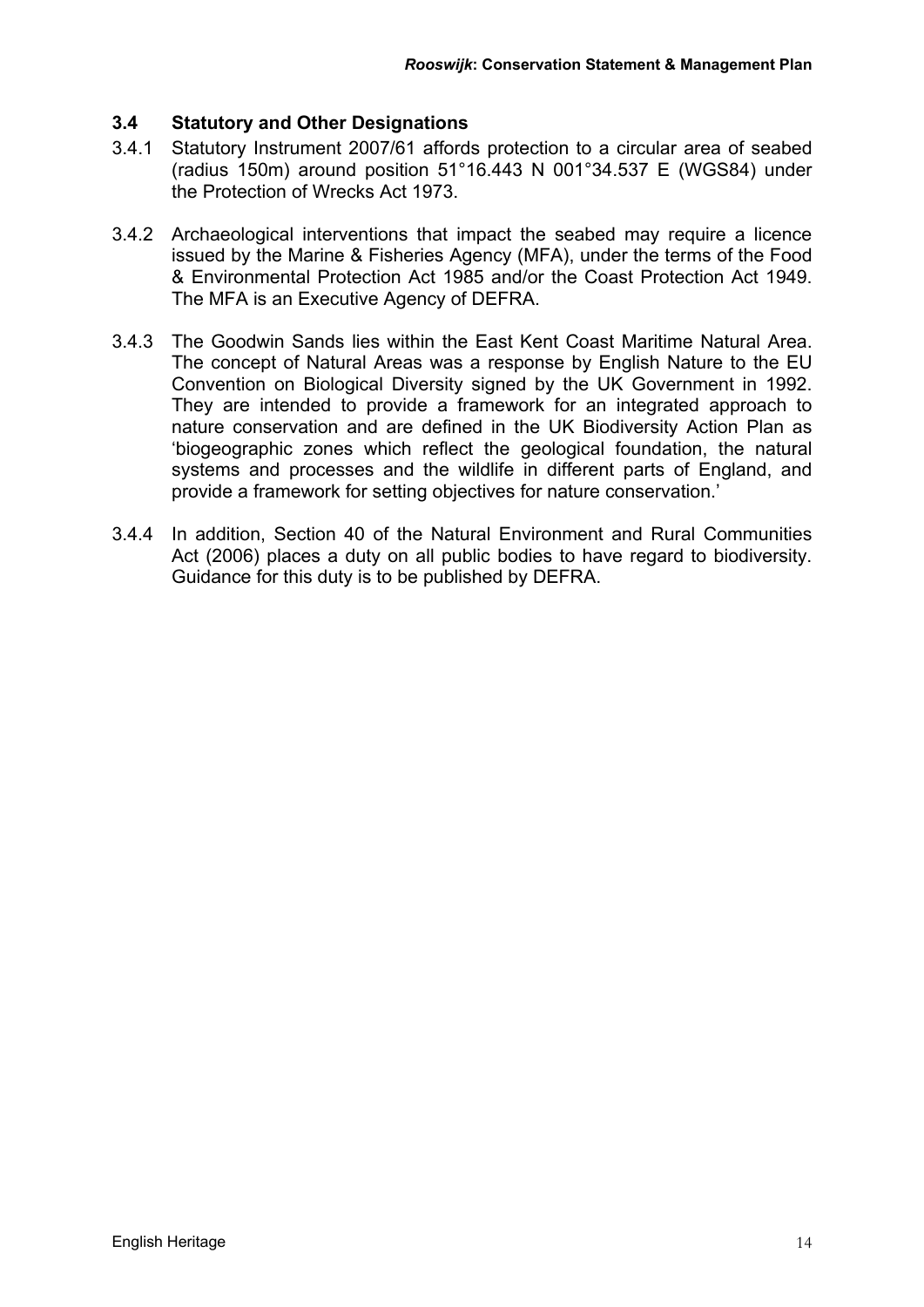### **4 ISSUES AND VULNERABILITY**

#### **4.1 Introduction**

- 4.1.1 This section summarises the main conservation and management issues that specifically affect, or may affect, the significance of the monument and its component parts and elements. The ways in which the significance of the site may be vulnerable will also be identified.
- 4.1.2 Vulnerability (and therefore risk) may be assessed against environmental factors (such as natural processes) and human impacts on the site, including the setting (see English Heritage 2008). Commissioned research is being undertaken to assess site specific marine environments to provide a better understanding of the level of risk to assets or whether a site is in a stable condition. Current assessment indicates that such sites are at medium or high risk, unless they are completely buried below bed level during successive tidal cycles.
- 4.1.3 It is accepted that all wreck sites are vulnerable simply because of the nature of their environment, though sites will be considered to be at risk when there is a threat of damage, decay or loss of the monument. However, damage, deterioration or loss of the monument through natural or other impacts will not necessarily be considered to put the monument at risk if there is a programme of positive management.
- 4.1.4 Practical measures that affect site stability, preservation *in situ* and increased visitor access will be addressed here, while the necessity to address the paucity of publication in relation to previous interventions on the site is recognised (see also section 4.7).
- 4.1.5 Issues relate specifically to the values identified in Section 3.2 above and are presented here thematically rather than in order of severity or priority for remedial action. Relevant issues cover a wide range, including - but not restricted to;
	- The physical condition of the site and its setting;
	- Conservation and presentation philosophy;
	- Ownership and other legal requirements (including visitation);
	- The existence (or lack) of appropriate uses;
	- Resources, including financial constraints and availability of skills;
	- Lack of information or understanding about aspects of the site, and;
	- Conflicts between different types of significance.

### **4.2 The Physical Condition of the Site and its Setting**

4.2.1 Sections 2.2.8 and 2.2.9 above noted that 'exposures of hull and interior framework' indicated that the 'preservation environment of at least part of the site appears to be good' (Wessex Archaeology 2006a and 2007).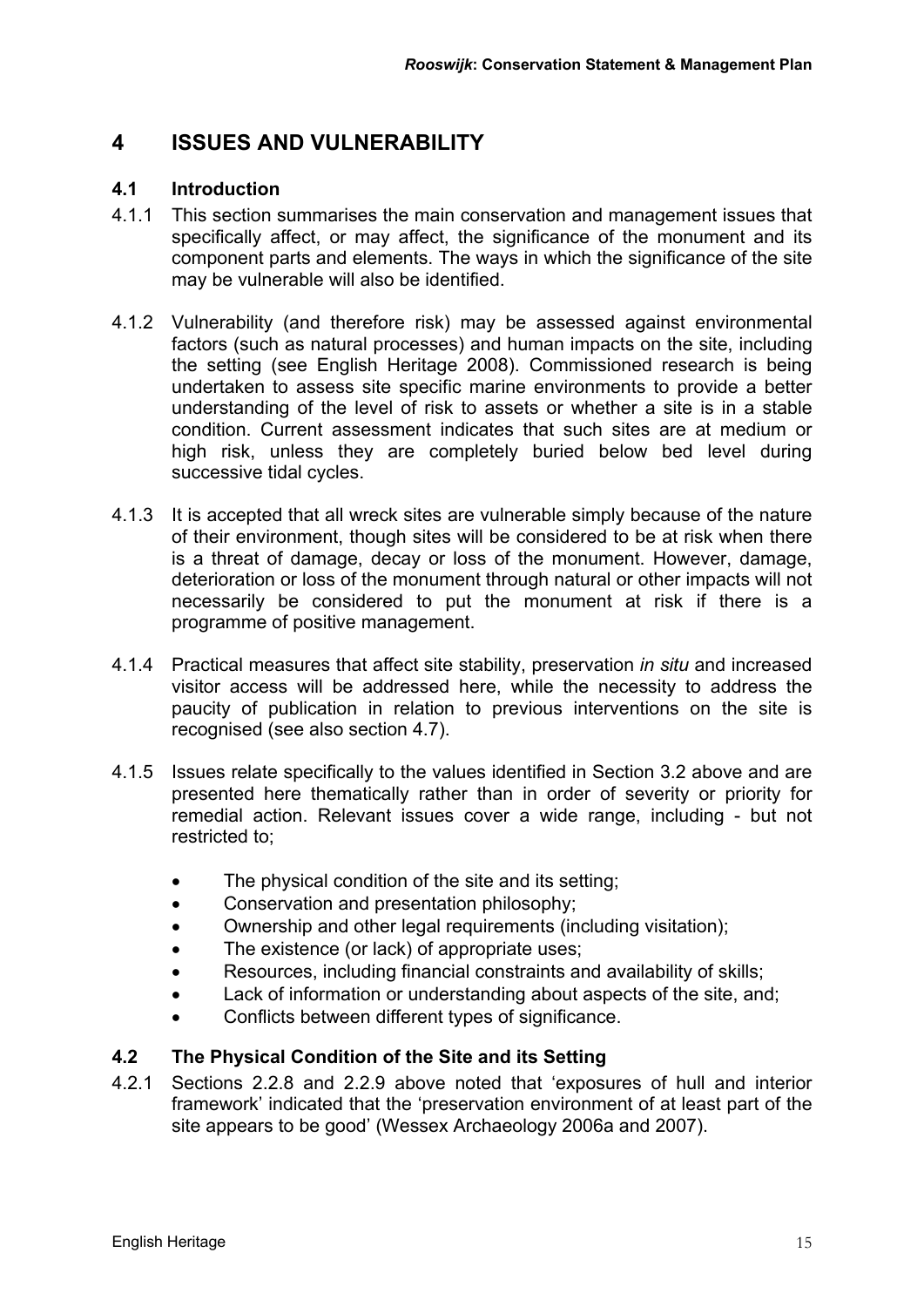- 4.2.2 Given the likely preservation of buried archaeological remains, wherever possible unnecessary disturbance should be avoided. However, once material is exposed (due to the general mobility of the Goodwin Sands), deterioration of hull structure and wooden material due to biological decay is likely to be fairly rapid. Once timbers are weakened by biological attack they may be subject to detachment and dispersal.
- 4.2.3 As special features of the *Rooswijk* may be subject to physical and/or biological decay, the site is currently considered to be at High Risk. However, current observations indicate that elements of the site are, at present, relatively stable (Wessex Archaeology 2007). Temporary stabilisation of other historic wreck sites in the northern part of the Goodwin Sands by accreting sediments has also recently been recorded thereby indicating a possible general trend in the reduction of vulnerability.<sup>8</sup>
- 4.2.4 Regional modelling of sediment erosion has been commissioned (through English Heritage's participation in the EU Culture 2000 MACHU Project) so as to gain an understanding of present and future trends in local sedimentation. Such work will assist the planning of future conservation strategies.
- 4.2.5 Corrosion rates of ferrous material on site have yet to be studied.

#### **4.3 Conservation and Presentation Philosophy**

- 4.3.1 Although a detailed site plan is yet to be published, no comprehensive account of quantifiable changes in condition has been undertaken from the site's discovery, salvage and subsequent natural accretion of sediments.
- 4.3.2 It is therefore acknowledged that there may have been a serious deterioration in the overall condition of the wreck owing to intrusive salvage operations. The site is potentially vulnerable to erosion as the processes of sediment movement around the wreck are not yet understood.
- 4.3.3 Despite evidential and aesthetic value of the *Rooswijk* being of vital significance to the site, *in situ* management of the entire hull is not yet quantifiable owing to a lack of information in relation to the full extent of known remains.
- 4.3.4 As noted in Section 2.3 above, Deal Castle is the nearest English Heritage Property to the *Rooswijk* which also overlooks four other Protected Wreck sites on the Goodwin Sands. There is therefore an opportunity to provide interpretative material and appropriate signage for the wider marine historic environment within the Castle.

<sup>&</sup>lt;sup>8</sup> See www.st-andrews.ac.uk/rasse/index.html.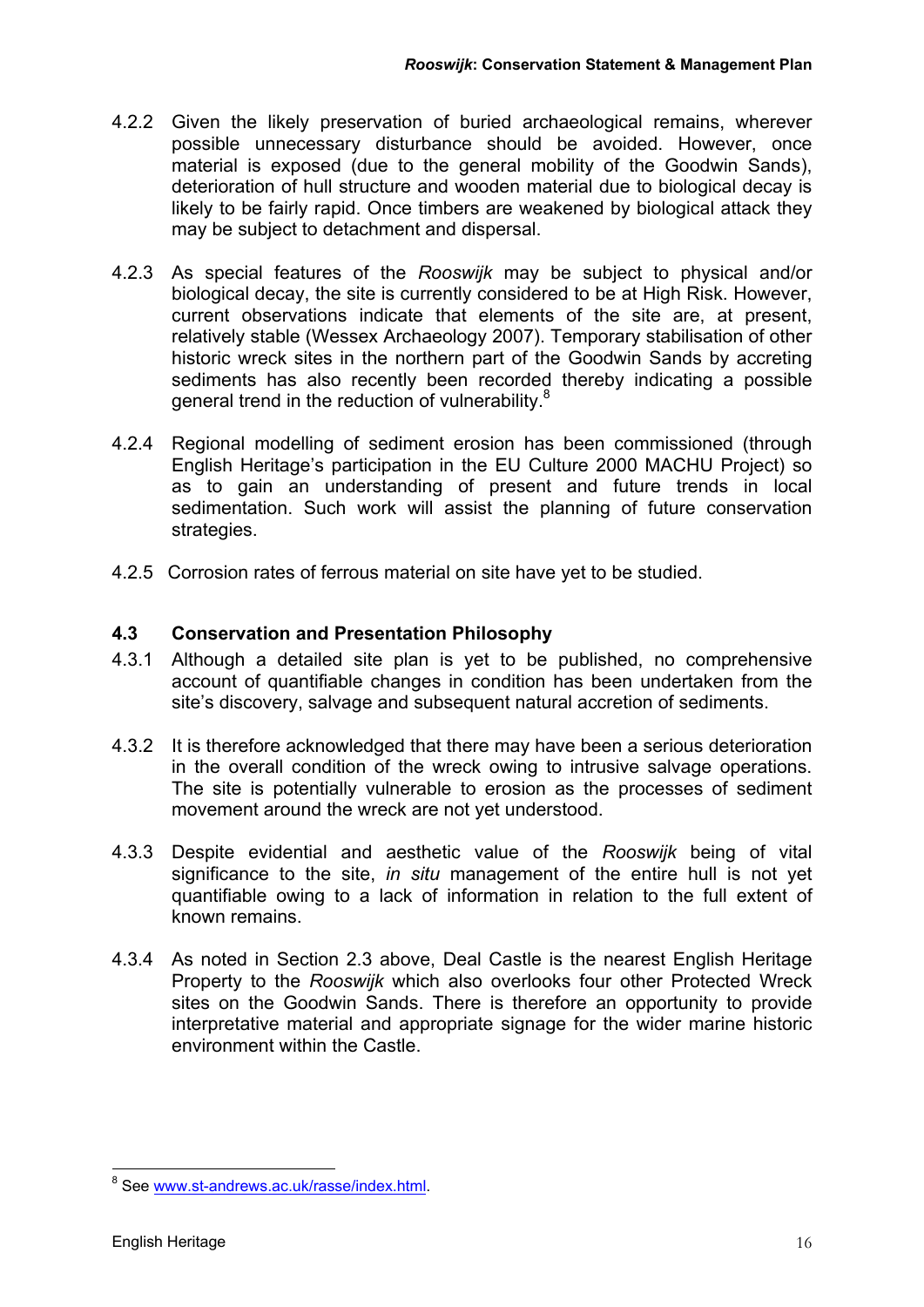#### **4.4 Visitor and other Occupancy Requirements**

- 4.4.1 Given the demonstrable interest in the site by the Government of the Netherlands and proposed project work for 2008, physical public access to the *Rooswijk* will not be encouraged. Any persons wishing to visit the *Rooswijk* will be directed to the Licensee and be encouraged to participate in the existing licensed survey initiative.
- 4.4.2 'Virtual access' to the site has been enabled through current web-based initiatives (e.g. EH Interactive map). It is recognised that interest in the site stimulated through electronic access will be limited by the lack of formal archaeological publication.

#### **4.5 The Existence (or lack) of Appropriate Uses**

- 4.5.1 In 2007, an unsubstantiated claim in relation to unauthorised access to the site by Belgian divers was made. The site's current owner and project team were unable to provide sufficient information to allow further investigation of the allegation.
- 4.5.2 Regular, consistent and reliable information relating to the condition of the *Rooswijk* will be necessary to monitor the existence (or lack) of appropriate uses of the site.
- 4.5.3 Enforcement of the Protection of Wrecks Act 1973 is the responsibility of the appropriate County Constabulary as it is a criminal offence to any of the following in a designated area without a licence granted by the appropriate Secretary of State:
	- Tamper with, damage or remove any part of a vessel lying wrecked on or in the seabed or any object formerly contained in such a vessel.
	- Carry out diving or salvage operations directed to the exploration of any wreck or to removing objects from it or from the seabed, or uses equipment constructed or adapted for any purpose of diving or salvage operations. This is likely to include deployment of remotely operated vehicles.
	- Deposit anything including anchors and fishing gear which, if it were to fall on the site, would obliterate, obstruct access to, or damage any part of the site.
- 4.5.4 It is also an offence to cause or permit any of the above activities to be carried out by others, without a licence, in a restricted area.

#### **4.6 Resources, including Financial Constraints and availability of Skills**

4.6.1 There is no doubt that extensive recovery of archaeological material, including hull structure, indicates the evidential value of the *Rooswijk* site and that interaction with archaeological material (through the NAS' finds handling course) relates to both aesthetic and historical value. Despite the Vlissingen museum indicating that it is willing to accession future material recovered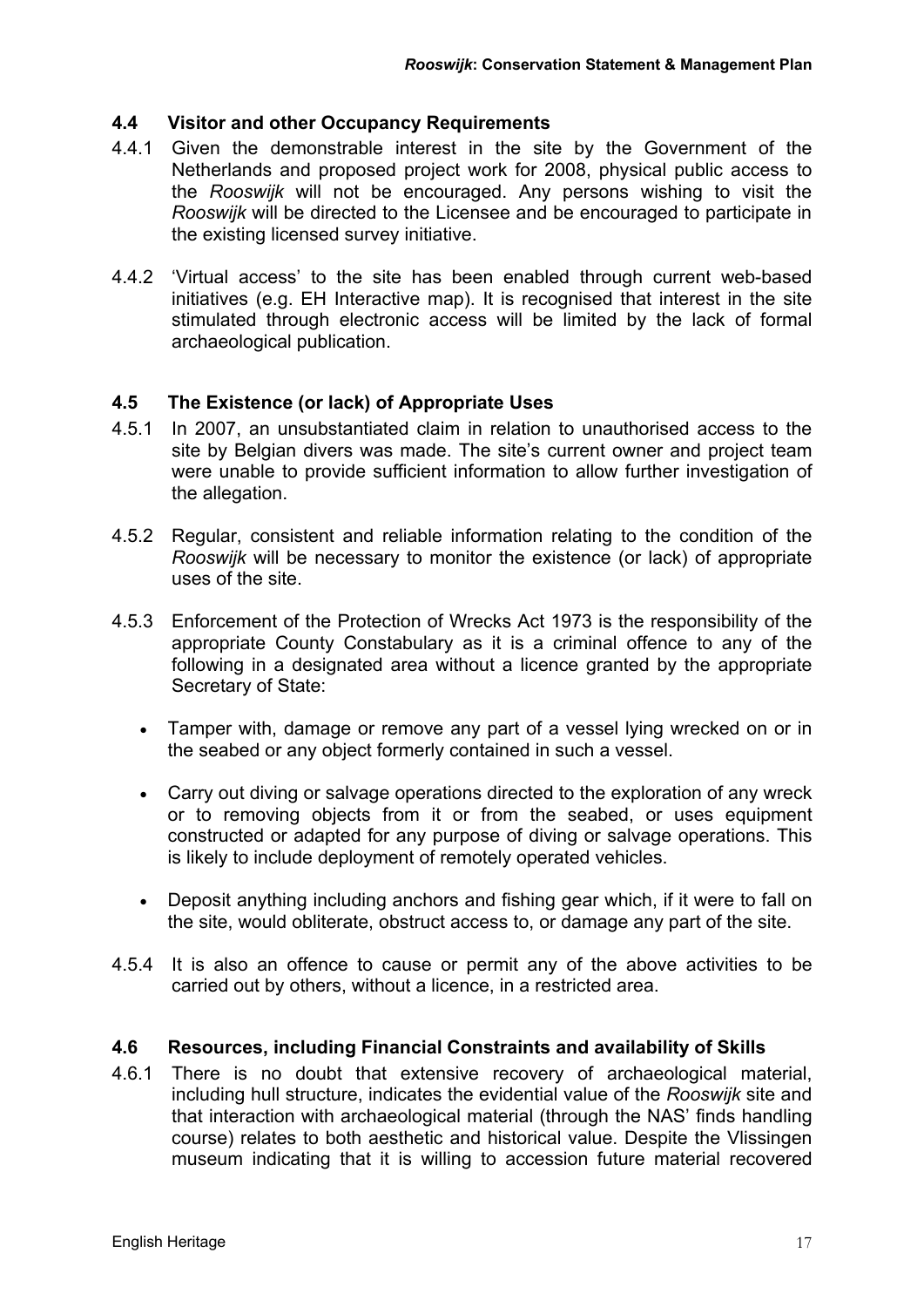from the site, there shall be a presumption against further excavation and recovery until an agreed project design has been submitted.

4.6.2 In accordance with the Diving at Work Regulations 1997, archaeological interventions underwater commissioned by English Heritage can only be undertaken by a registered Diving Contractor, and then only by such a Contractor with appropriate archaeological experience.

#### **4.7 Lack of Information or Understanding about aspects of the Site**

- 4.7.1 As noted above, there are two areas that hinder public understanding of the *Rooswijk*;
	- Lack of publication/synthesis of previous activities (including documentary evidence), and the;
	- Requirement for comprehensive site map, confirmation of risk assessment,
- 4.7.2 The data from previous activities represents the only record of investigations and, therefore, is itself an irreplaceable resource.
- 4.7.3 It is the intention of this Conservation Management Plan to provide a mechanism to reconcile the lack of information/understanding about the site to assist in its management for all.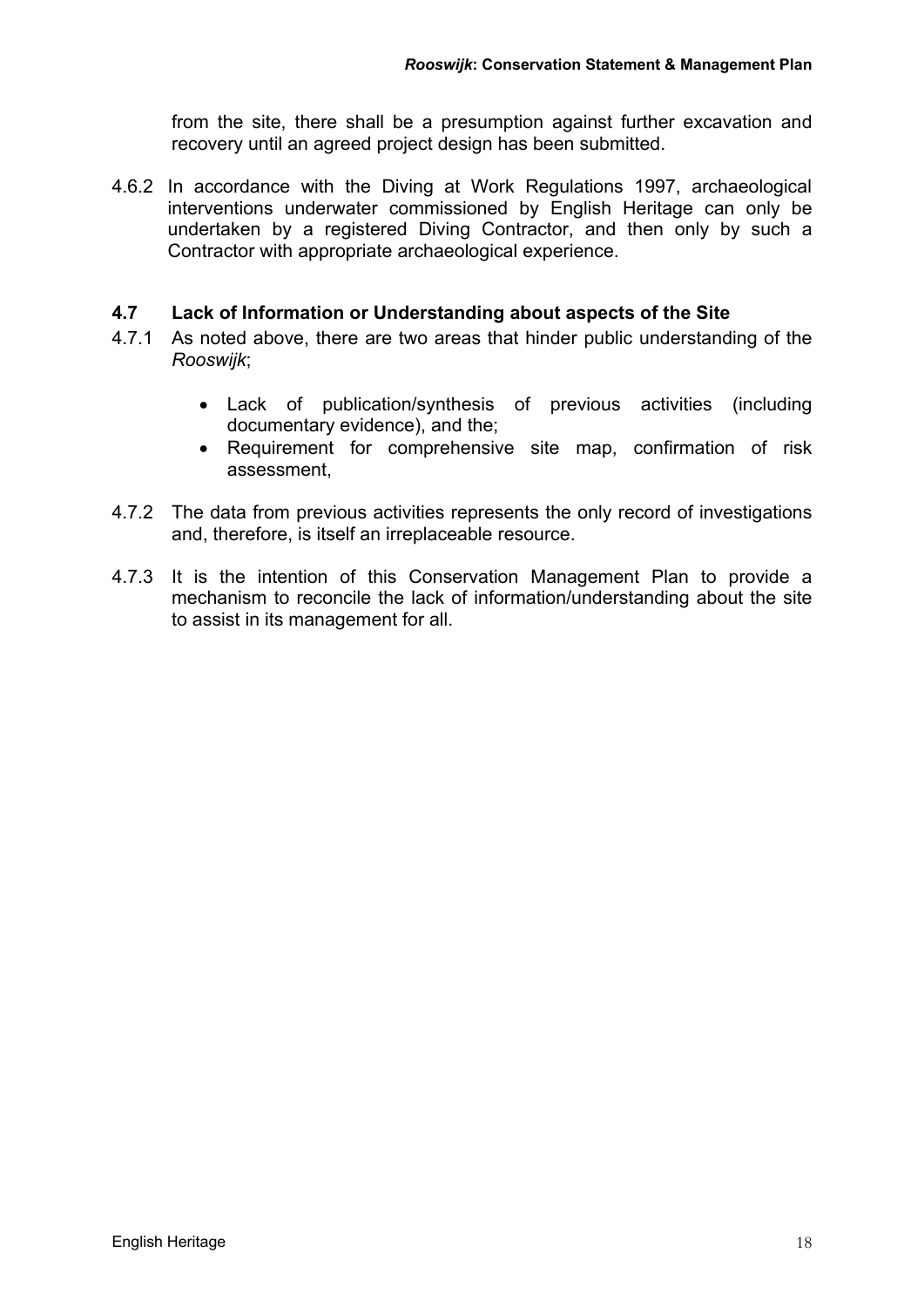### **5 CONSERVATION MANAGEMENT POLICIES**

#### **5.1 Introduction**

- 5.1.1 This section of the Conservation Statement and Management Plan builds on the Assessment of Significance and the issues identified in Issues and Vulnerability to develop conservation policies which will retain or reveal the site's significance, and which provide a framework for decision-making in the future management and development of the site or reveal the site's significance and also:
	- Meet statutory requirements;
	- Comply with English Heritage's standards and guidance.
- 5.1.2 It is intended that the policies will create a framework for managing change on the *Rooswijk* that is clear in purpose, and transparent and sustainable in its application. Our aim is to achieve implementation through the principles of shared ownership and partnership working so as to balance protection with economic and social needs.
- 5.1.3 Policies are also compatible with, and reflect, English Heritage's *Conservation Principles for the Sustainable Management of the Historic Environment* (English Heritage 2008) and its published policies and guidelines, as well as the wider statutory and policy framework.

### **5.2 The** *Rooswijk* **is a Shared Resource**

- 5.2.1 The *Rooswijk* forms a unique record of past human activity which reflects the aspirations, ingenuity and investment of resources of previous generations. It may also be an economic asset as a generator of tourism or inward economic investment.
- 5.2.2 The *Rooswijk* is therefore a social asset as a resource for learning and enjoyment. It should be used and enjoyed without compromising the ability of future generations to do the same.
- 5.2.3 In addition, the conflict between the desire for access to the site and the restrictions imposed by conservation needs and legislative limitations will be reconciled through visitor management.
- 5.2.4 Learning is central to sustaining the historic environment. It raises people's awareness and understanding of their heritage, including the varied ways in which its values are perceived by different generations and communities. It encourages informed and active participation in caring for the historic environment.
- 5.2.5 Education at all stages should help to raise awareness and understanding of the site's values, including the varied ways in which these values are perceived by different generations and communities.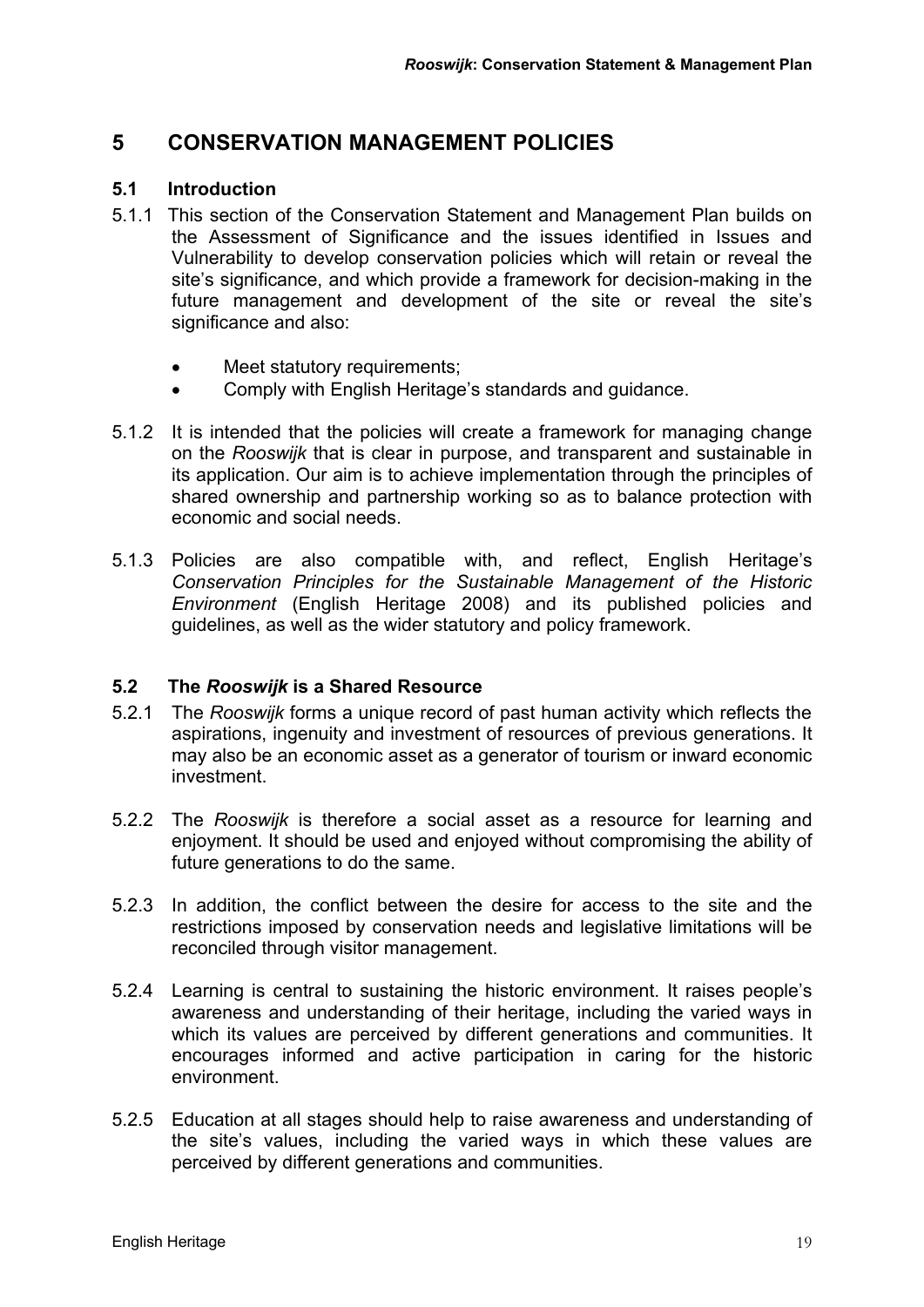*Management Policy 1* We will continue to support and develop authorised access to the site as a mechanism to develop the instrumental value of the *Rooswijk*.

*Management Policy 2* Through liaison with Regional Teams and the Properties Presentation Team, we will seek to provide interpretative material for the marine historic environment at English Heritage properties in the area.

#### **5.3 Everyone should be able to participate in sustaining the** *Rooswijk*

- 5.3.1 Local, regional and national stakeholders have the opportunity to contribute to understanding and sustaining the *Rooswijk*. Judgements about its values and decisions about its future will be made in ways that are accessible, inclusive and informed.
- 5.3.2 Practitioners should use their knowledge, skills and experience to help and encourage others to understand, value and care for the *Rooswijk*. They play a crucial role in communicating and sustaining the established values of the wreck, and in helping people to refine and articulate the values they attach to it.
- 5.3.3 It is essential to develop, maintain and pass on the specialist knowledge and skills necessary to sustain the historic environment. Written agreements with project partners should therefore be developed so as to formulate a future strategy for continuing work on site.

*Management Policy 3* We will assist the Government of the Netherlands in developing further work on site. This will be enabled through an agreed Project Design.

*Management Policy 4* Through web-based initiatives and publication, we will continue to improve the accessibility of related material and support appropriate links so as to develop effective public understanding.

#### **5.4 Understanding the significance of the** *Rooswijk* **is vital**

- 5.4.1 The significance of the *Rooswijk* embraces all the cultural and natural heritage values that are associated with it. To identify and appreciate those values, it is essential first to understand the structure and ecology of the site, how and why that has changed over time, and its present character.
- 5.4.2 The purpose of understanding and articulating the significance of the *Rooswijk* is to inform decisions about its future. The degree of significance determines what protection is appropriate under law and policy.
- 5.4.3 Judgements about values are necessarily specific to the time they are made. As understanding develops, and as perceptions evolve and places change, so assessments of significance will alter, and tend to grow more complex.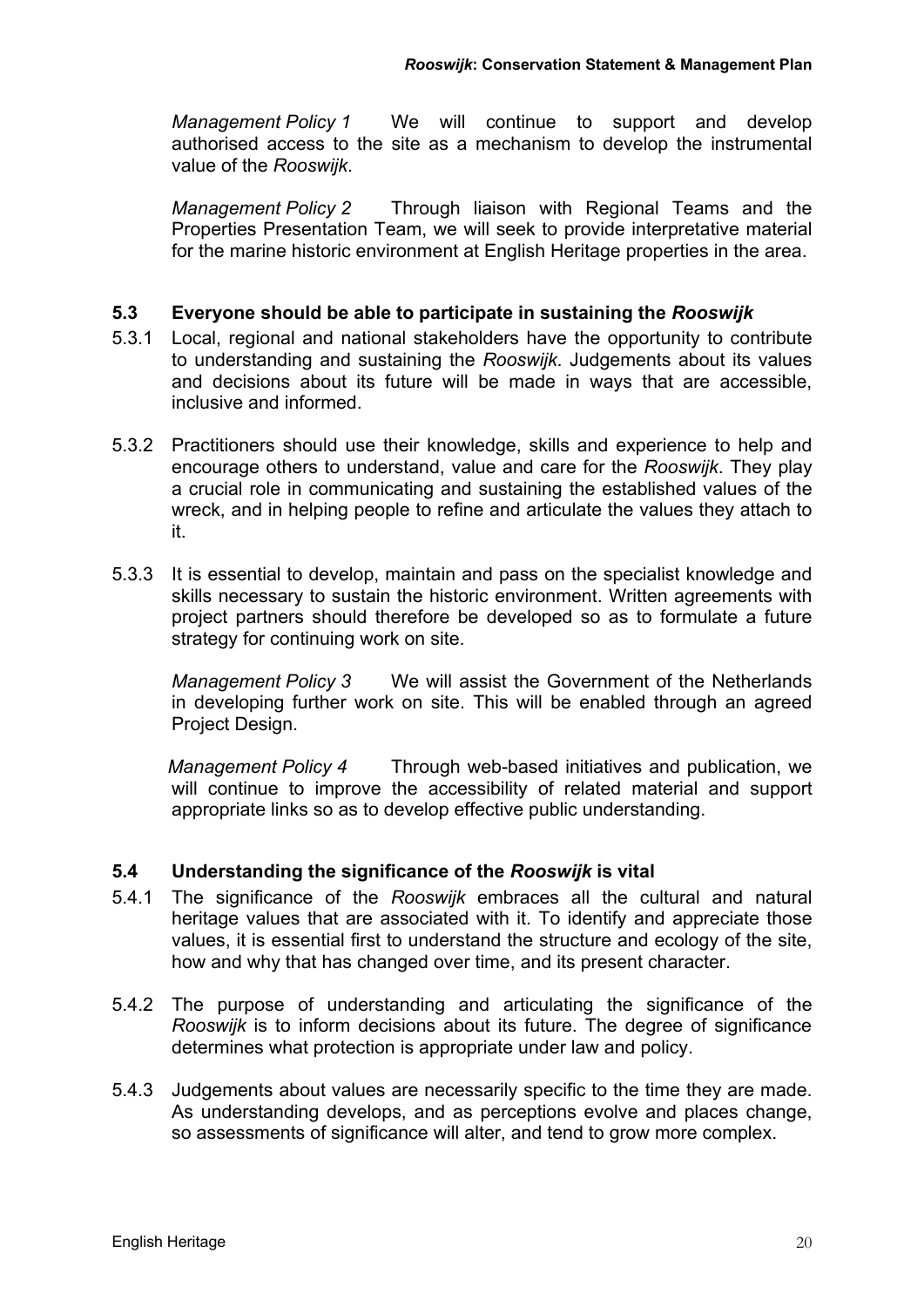- 5.4.5 We acknowledge that documentary and archaeological records of previous interventions on the *Rooswijk* form an irreplaceable resource to identify values and assist with maintaining a cumulative account of what has happened to the site, and understanding how its significance may have been altered.
- 5.4.6 A formal programme of staged assessment and research is therefore required, to contribute towards a fuller understanding the site in its entirety. Such work will conform to the *Management of Research Projects in the Historic Environment* (English Heritage 2006) and is likely to comprise the following stages;
	- Collation of the site archive and archive signposting;
	- Assessment to determine academic potential of the archive;
	- Determination of further work to fulfil this academic potential;
	- Preparation of a research archive;
	- Report text for publication, and finally;
	- Publication.

*Management Policy 5* We will work with the Government of the Netherlands to gain, and publish, a fuller understanding the site.

#### **5.5 The** *Rooswijk* **should be managed to sustain its values**

- 5.5.1 Changes to the *Rooswijk* are inevitable, whether caused by natural processes, through use, or by responses to social, economic and technological advances. Such changes will be managed in ways that will best sustain the significance of a place in its setting, while recognising opportunities to reveal or reinforce its values for present and future generations.
- 5.5.2 Action taken to counter harmful effects of natural change, or to minimise the risk of disaster, should be timely, proportionate to the severity and likelihood of identified consequences, and sustainable in the long term.
- 5.5.3 Heritage values express the public interest in our historic environment, regardless of ownership. Use of law and public policy to the extent necessary to protect that public interest is justifiable if it is supported by advice and assistance to help owners to sustain the heritage.
- 5.5.4 Intervention that causes limited harm to the values of a place may be justified if it increases understanding of the past, reveals or reinforces particular heritage values, or is necessary to sustain those values for future generations, so long as any harm is decisively outweighed by the benefits.
- 5.5.5 New work should aspire to a quality of design and execution, related to its setting, which may be valued both now and in the future. This neither implies nor precludes working in traditional or new ways, but demands respect for the significance of a place in its setting.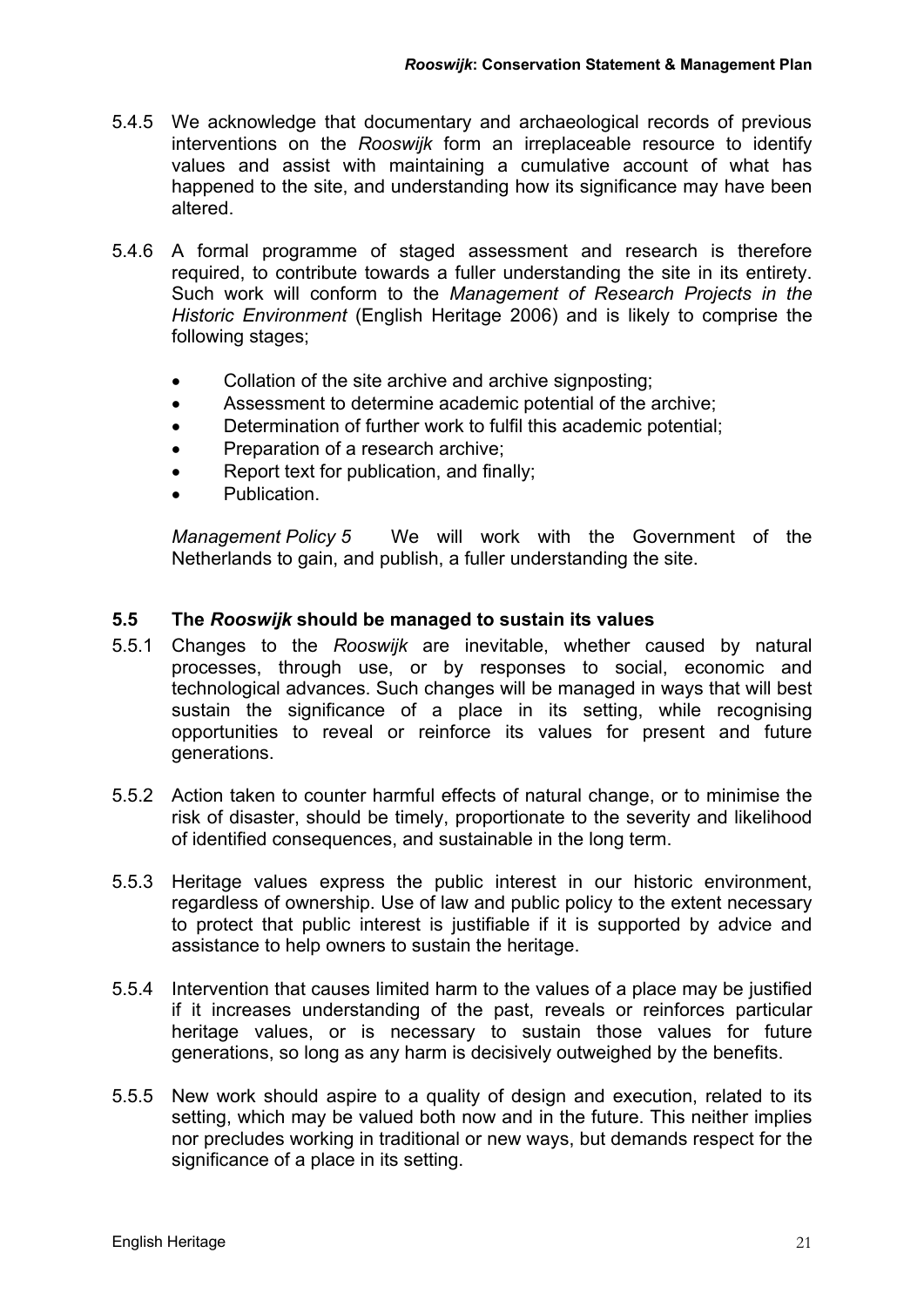*Management Policy 6* Key gaps in understanding the significance of the component parts of the site should be identified, prioritised and addressed so that these significances can contribute to informing the future conservation management of the site.

#### **5.6 Decisions about change must be reasonable, transparent and consistent**

- 5.6.1 Decisions about changes to the *Rooswijk* demand the application of expertise, experience and judgement by those advising on and making decisions, in a consistent, transparent process guided by public policy.
- 5.6.2 The range and depth of understanding, assessment and public engagement should be sufficient for the impacts of change on the significance of the site to be fully understood, but efficient in the use of resources.
- 5.6.3 Potential conflict between sustaining the significance of a place and other public interests should be minimised by seeking the least harmful means of accommodating those interests.
- 5.6.4 If conflict cannot be avoided, the weight given to heritage values in making the decision should be proportionate to the significance of the place and the impact of the proposed change on it. However, measures taken to counter the effects of natural change will be proportionate to the identified risks and sustainable in the long term.
- 5.6.5 Other changes will be devised so as to avoid material harm. Irreversible intervention on the *Rooswijk* may nonetheless be justified if it provides new information about the past, reveals or reinforces the values of a place or helps sustain those values for future generations – so long as the impact is demonstrably proportionate to the predicted benefits.
- 5.6.6 The effects of changes to the condition of the *Rooswijk* will be monitored and evaluated, and the results used to inform subsequent action.
- 5.6.7 If retaining any significant part of the *Rooswijk* is not reasonably practicable, its potential to inform us about the past will be exploited. This involves the recovery of information through prior investigation, followed by analysis, archiving and dissemination of the results at a standard appropriate to its significance.
- 5.6.8 Where such loss is deliberate, the costs of this work should normally be borne by those who initiate the change.

*Management Policy 7* Unless a clear and agreed research framework has been devised, unnecessary disturbance of the seabed within the restricted area should be avoided wherever possible in order to minimise the risk of damage to buried archaeological remains.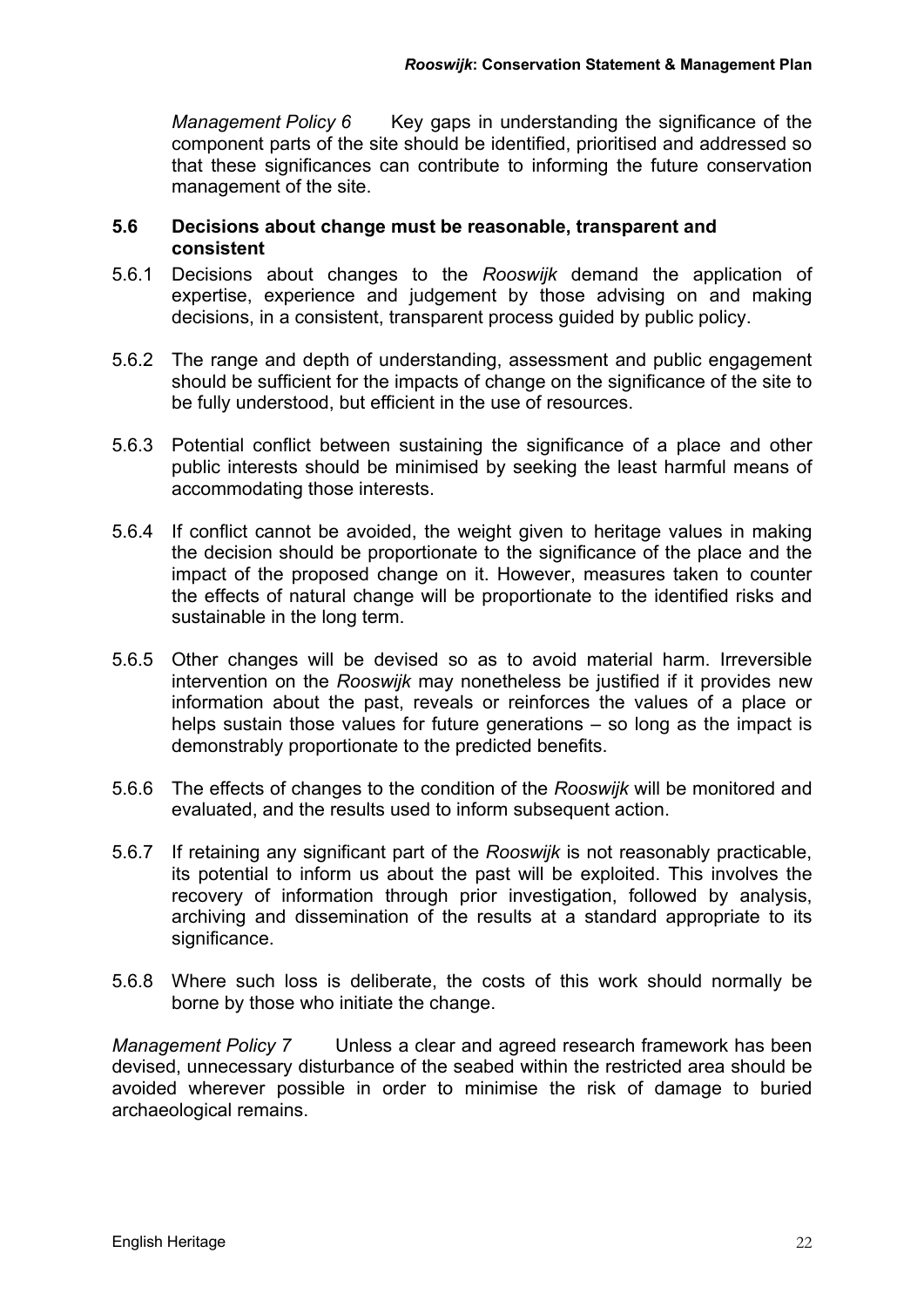## **6 FORWARD PLAN**

#### **6.1 Introduction**

- 6.1.1 In order to commence the implementation of the proposed Management Policies outlined in Section 5, English Heritage is seeking to support a range of projects that will increase our understanding of the value and setting of the *Rooswijk*. These projects are outlined in Section 6.2 below.
- 6.1.2 The 2007 Designated Site Assessment by the Government's Contractor for Archaeological Services in Relation to the Protection of Wrecks Act 1973 produced a series of recommendations to assist with the conservation management of the site. These recommendations are presented in Appendix 2.

#### **6.2 Proposed Projects in relation to the** *Rooswijk*

- 6.2.1 *Rooswijk Project 2008*. This project, supported by the Government of the Netherlands, seeks to monitor the site and formulate a future strategy for continued investigation (Hildred & Welling 2008). It is expected that work will comprise historical research, remote sensing and diver survey and we are assisting the project team in developing procedures to enable Surface Recovery of vulnerable artefacts.
- 6.2.2 *Managing Cultural Heritage Underwater (MACHU).* Developed with the support of the Culture 2000 Programme of the European Union, the primary goal of this project is to make information about our common underwater cultural heritage accessible for academic purposes, policy makers and for the general public. English Heritage has selected the Goodwin Sands as an area to test sediment-erosion modelling and we intend to study the sedimentation around a broad area surrounding the *Rooswijk*. Further information on the MACHU project is available from www.machuproject.eu.
- 6.2.3 *Accessibility: presentation.* Working in conjunction with colleagues in our Properties Presentation team, we will seek to provide interpretative material at Deal Castle for the Goodwin Sands Protected Wreck sites.
- 6.2.4 The proposed timescale for the implementation of these projects is summarised below:

| <b>Project Title</b>        | <b>Project Summary</b>                                  | <b>Timetable</b> |
|-----------------------------|---------------------------------------------------------|------------------|
| Rooswijk Project 2008       | Monitoring & assessment                                 | Spring 2008      |
| MACHU                       | Wide area sediment / erosion modelling                  | 2006-2009        |
| Accessibility: presentation | Provision for interpretative material at<br>Deal Castle | 2009?            |

6.2.5 *Continued Field Assessment.* Undertaken through the Contract for Archaeological Services in relation to the Protection of Wrecks Act (1973), the detailed non-intrusive survey and risk monitoring that commenced in 2006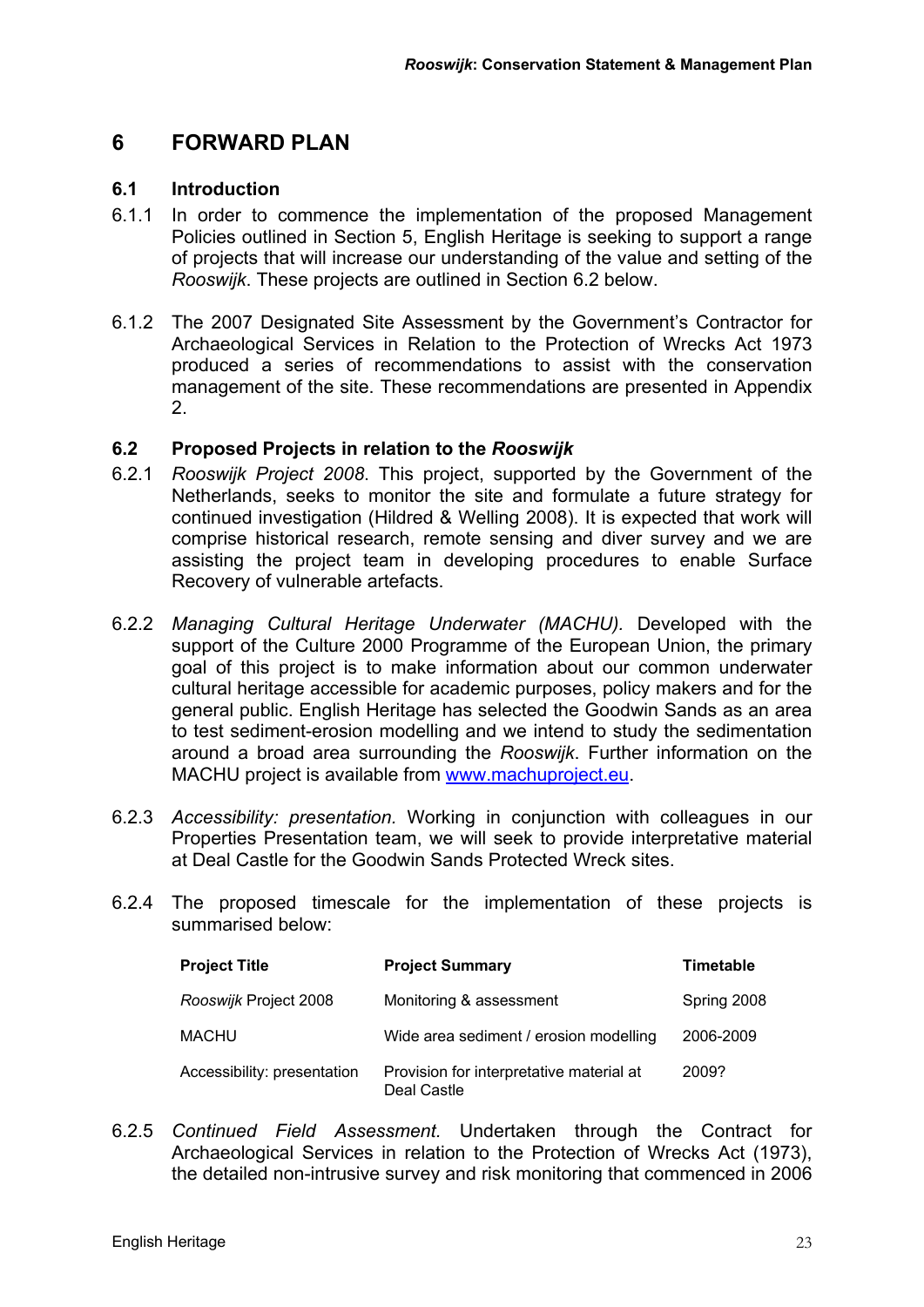will continue as required. It is not proposed to utilise the services of the Archaeological Contractor when project work is being undertaken by the *Rooswijk* Project Team.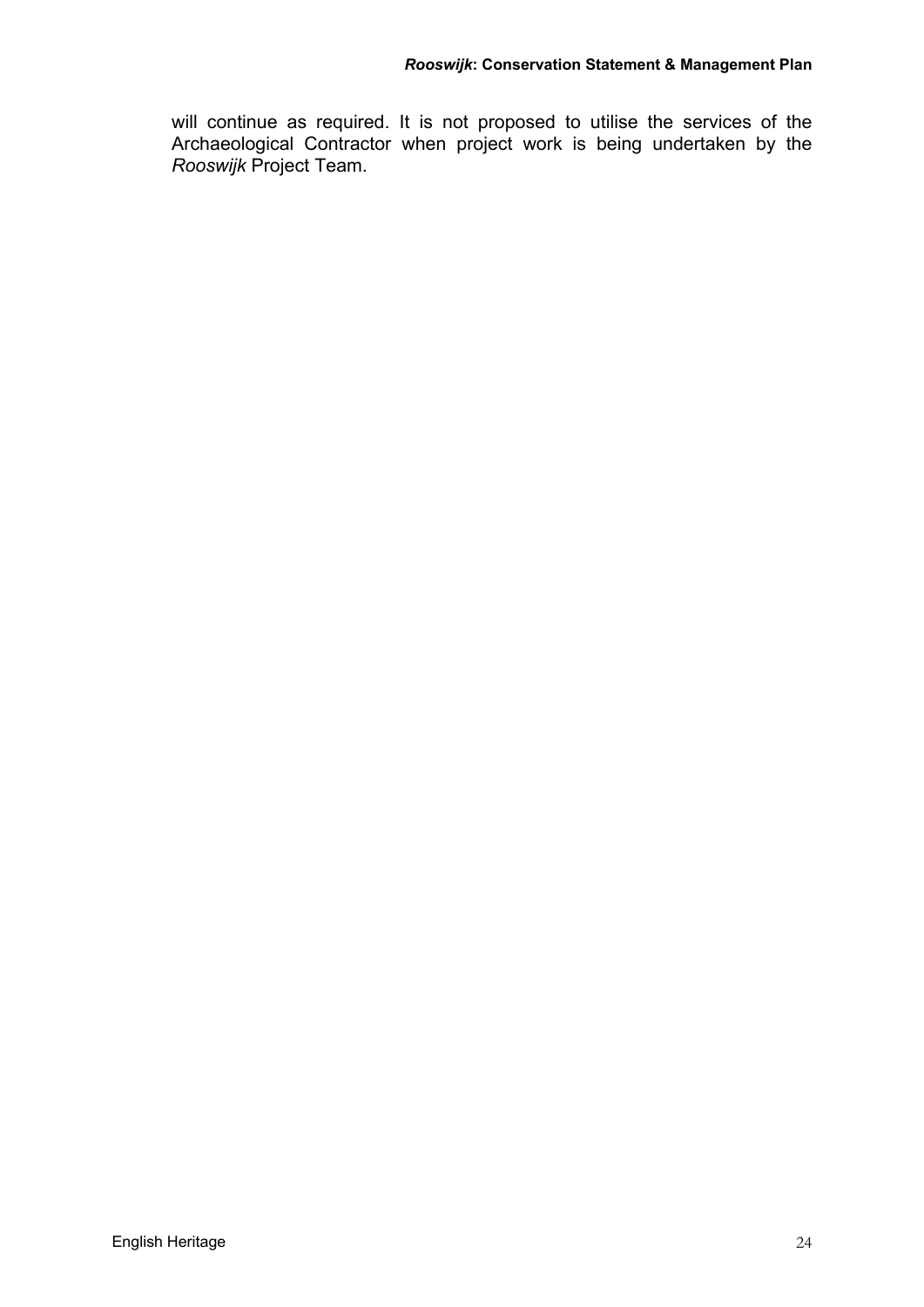### **7 IMPLEMENTATION**

#### **7.1 Consultation**

- 7.1.1 The generic format for historic wreck site *Conservation and Management Plans* has been agreed by the Advisory Committee on Historic Wreck Sites (ACHWS). The document has also been internally reviewed by English Heritage.
- 7.1.2 The *Conservation and Management Plan* for the *Rooswijk* shall be circulated for a four-week stakeholder consultation to refine how the values and features of the *Rooswijk* can be conserved, maintained and enhanced. Responses to the consultation will be considered and the *Plan* revised as appropriate.

#### **7.2 Adoption of Policies**

- 7.2.1 Following consultation, the *Plan* was adopted in October 2008.
- 7.2.2 A programme that identifies a realistic timescale for implementing the *Plan*, taking into account those areas which need immediate action, those which can be implemented in the medium or long term, and those which are ongoing will be devised.
- 7.2.3 Responsibilities for implementation lie with English Heritage (led by the Maritime Archaeology Team), though consultation with stakeholders will be maintained throughout. In addition, provision will be made for periodic review and updating the *Plan*.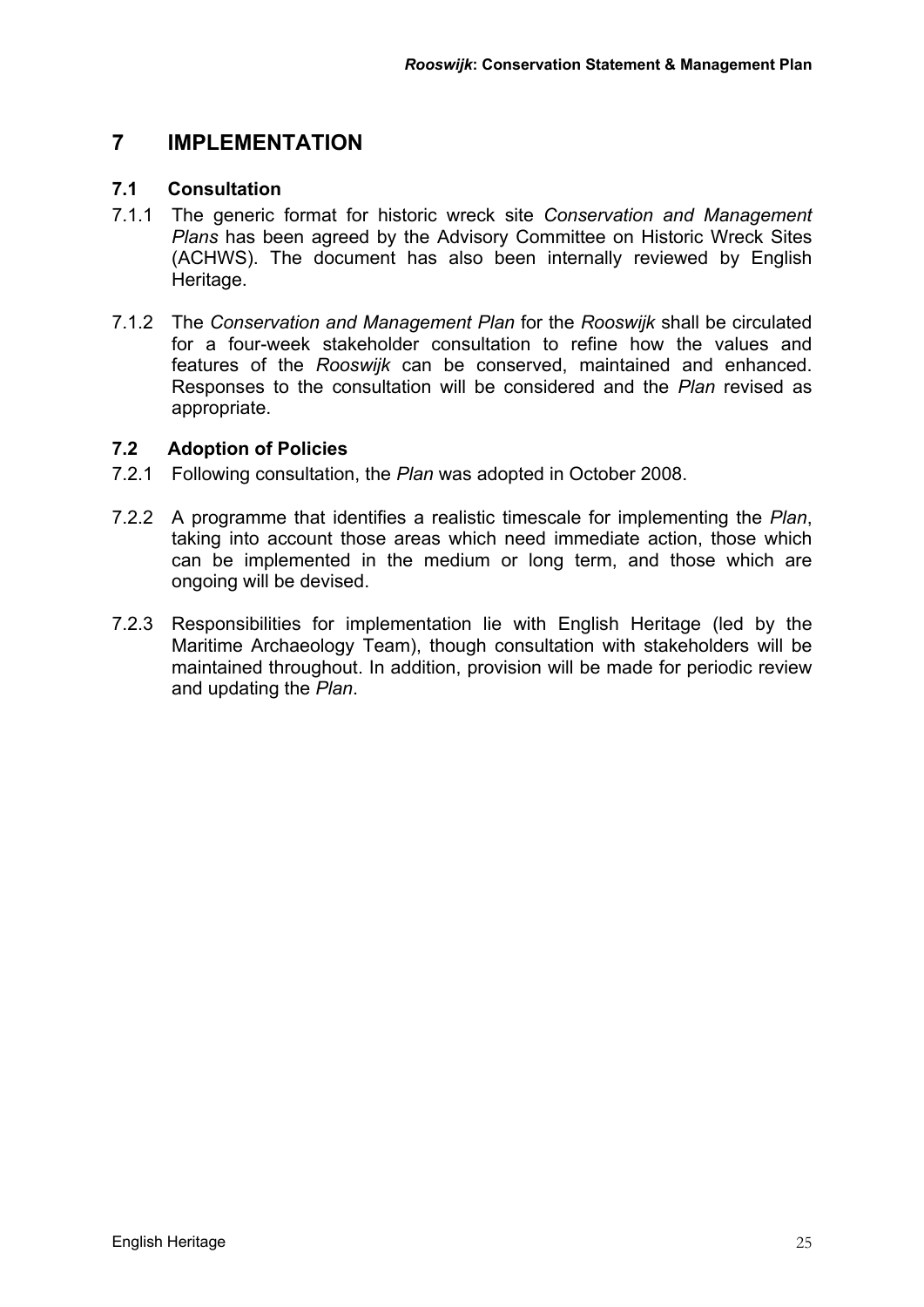### **8 REFERENCES**

Advisory Committee on Historic Wrecks Sites, Agenda and Minutes of 101<sup>st</sup> Meeting, London, 28<sup>th</sup> February 2006

Anon, 2007a, English Heritage exposes Channel silver wreck to 'great danger', *Diver*, April 2007

Anon, 2007b, Silver account disputed, *Diver*, May 2007

Blak, G. L., Van Dijk, F., & Kortlang, D. J., 2007, *The Archives of the Dutch East India Company (VOC) and the Local Institutions in Batavia (Jakarta)*, Brill

Cederlund, C. O., 2004, (Ed) *MoSS Final Report*, The National Board of Antiquities, Finland

Chamberlain, D., 2006, *Saga of the Goodwins*, Beaches Books

Cloet, R.L., 1954, Hydrographic Analysis of the Goodwin Sands and the Brake Bank, *Geographical Journal*, CXX, part 2, p.203-215.

Department for Culture, Media & Sport, 2005, *Protecting our Marine Historic Environment – Making the System Work Better: Analysis of responses July 2005* 

Department for Culture, Media & Sport, 2007, *Advisory Committee on Historic Wrecks Sites Annual Report 2006*, April 2006 – March 2007

English Heritage, 1999, *Conservation Plans in Action*

English Heritage, 2005, *English Heritage Research Agenda: An introduction to English Heritage's research themes and programmes* 

English Heritage, 2006, *Management of Research Projects in the Historic Environment: The MoRPHE Project Managers' Guide*

English Heritage, 2007a, Protected Wreck Sites at Risk: a r*isk management handbook*, unpublished document

English Heritage, 2007b, *Brief for Archaeological Services in Relation to the Protection of Wrecks Act 1973, Designated Site Assessment:* Rooswijk, unpublished document, March 2007

English Heritage, 2008, *Conservation Principles, Policies and Guidance, for the Sustainable Management of the Historic Environment*

Heritage Lottery Fund, 1998, *Conservation Plans for Historic Places* 

Hildred, A., 2005, *Goodwin Sands Archaeological Project*, unpublished project outline, April 2005

Hildred, A. & Welling, K., 2008, *Rooswijk 2008 Project Design and Diving Plan*, unpublished Project Design

Kerr, J. S., 2000, *Conservation Plan. A Guide to the Preparation of Conservation Plans for Places of European Cultural Significance*

Larn, R. & Larn, B., 1995, Shipwreck Index of the British Isles Volume 2, London.

Marsden, P., 1997, *Ships and Shipwrecks*, English Heritage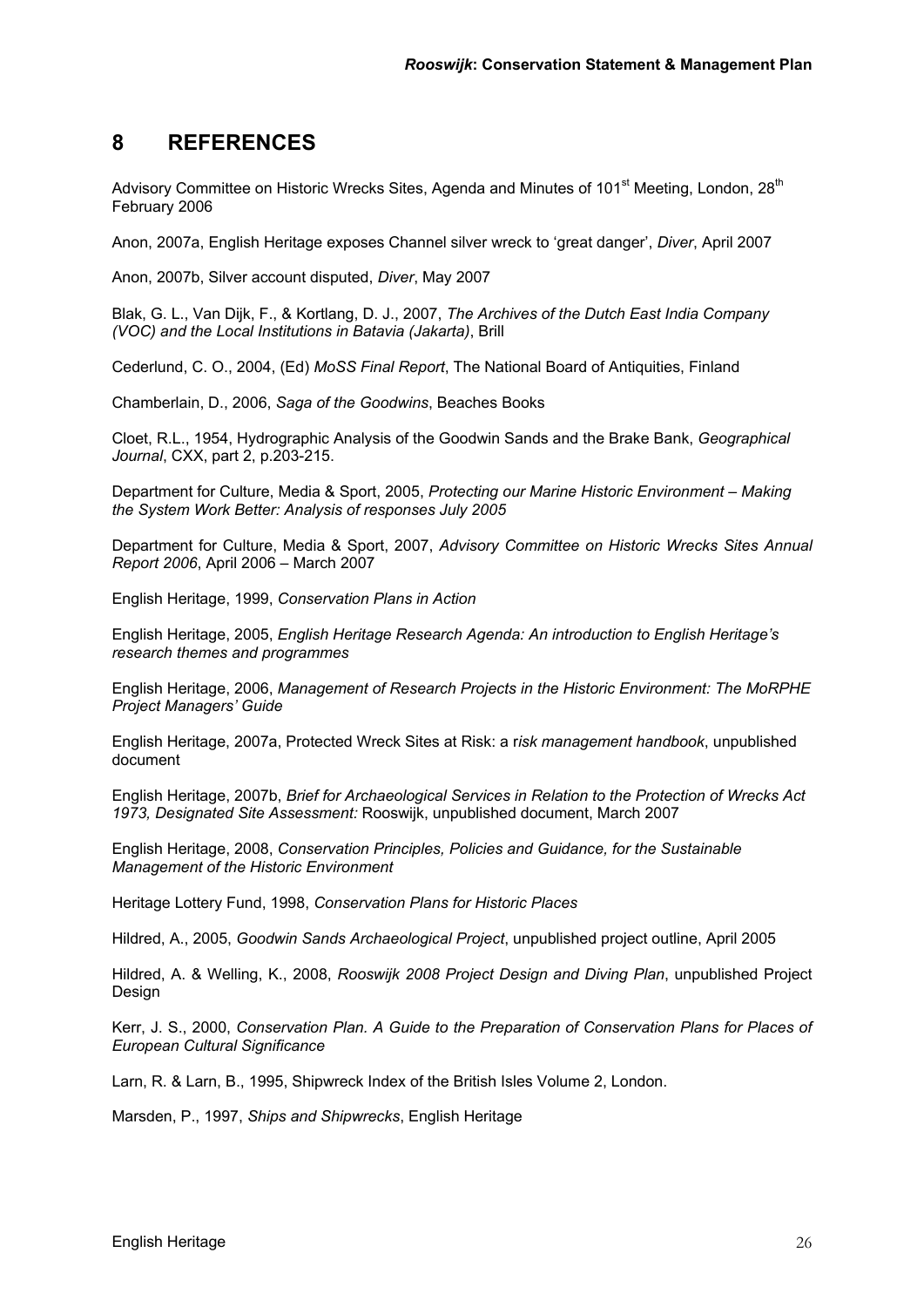Panter, I., 2006, Conservation Assessment of Material Recovered from the Wreck of the VOC Rooswijk, reproduced in Wessex Archaeology, 2006, Rooswijk*, Goodwin Sands, Undesignated Site Assessment*, Appendix VI

Prakash, O., 1994, *Precious Metals and Commerce: Dutch East India Company in the Indian Ocean Trade*, Variorum

Roberts, P. & Trow, S., 2002, *Taking to the Water: Initial Policy for the Management of Maritime Archaeology in England*, English Heritage

UKHO, 2006, *Admiralty Sailing Directions, Dover Strait Pilot*, (NP 28), Taunton

Van Duivenvoorde, W., 2006, Dutch Ministry of Finance Violates Agreement on Submerged Cultural Heritage, *INA Quarterly*, 31.1, Spring 2006

Wessex Archaeology, 2006a, Rooswijk*, Goodwin Sands, Undesignated Site Assessment*, ref. 53111.02k-9, unpublished report for English Heritage

Wessex Archaeology, 2006b, *On the Importance of Shipwrecks*, ALSF Project ref: 58591.02a, unpublished report for English Heritage

Wessex Archaeology, 2007, Rooswijk*, Goodwin Sands, Designated Site Assessment*, ref. 53111.03ddd, unpublished report for English Heritage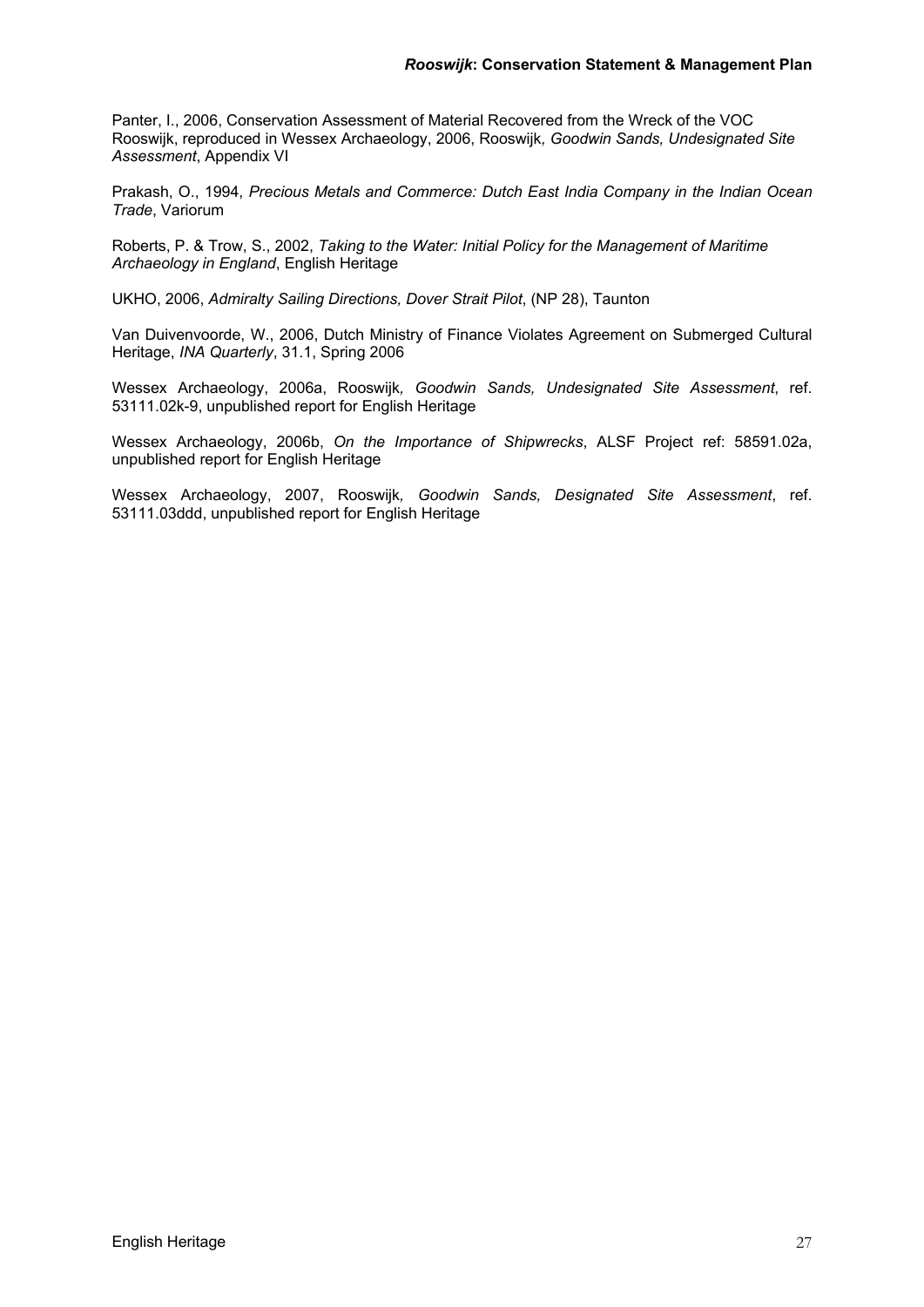### **9 AUTHORSHIP AND CONSULTATION**

9.1 This Conservation Statement & Management Plan for the *Rooswijk* has been prepared by:

 Mark Dunkley Maritime Archaeologist English Heritage Fort Cumberland **Eastney Portsmouth** PO4 9LD

Tel: 023 9285 6768 Mark.dunkley@english-heritage.org.uk

9.2 The following individuals and organisations have been invited to comment on this draft *Plan*:

Architecture & Historic Environment Division, DCMS Current *Rooswijk* Owner & Project Team East Kent Maritime Trust English Heritage, South-East Region Kent County Council, HES Licensee Natural England Nautical Archaeology Society Nominated Archaeologist Rijksdienst voor Archeologie, Cultuurlandschap en Monumenten (RACM) The Crown Estate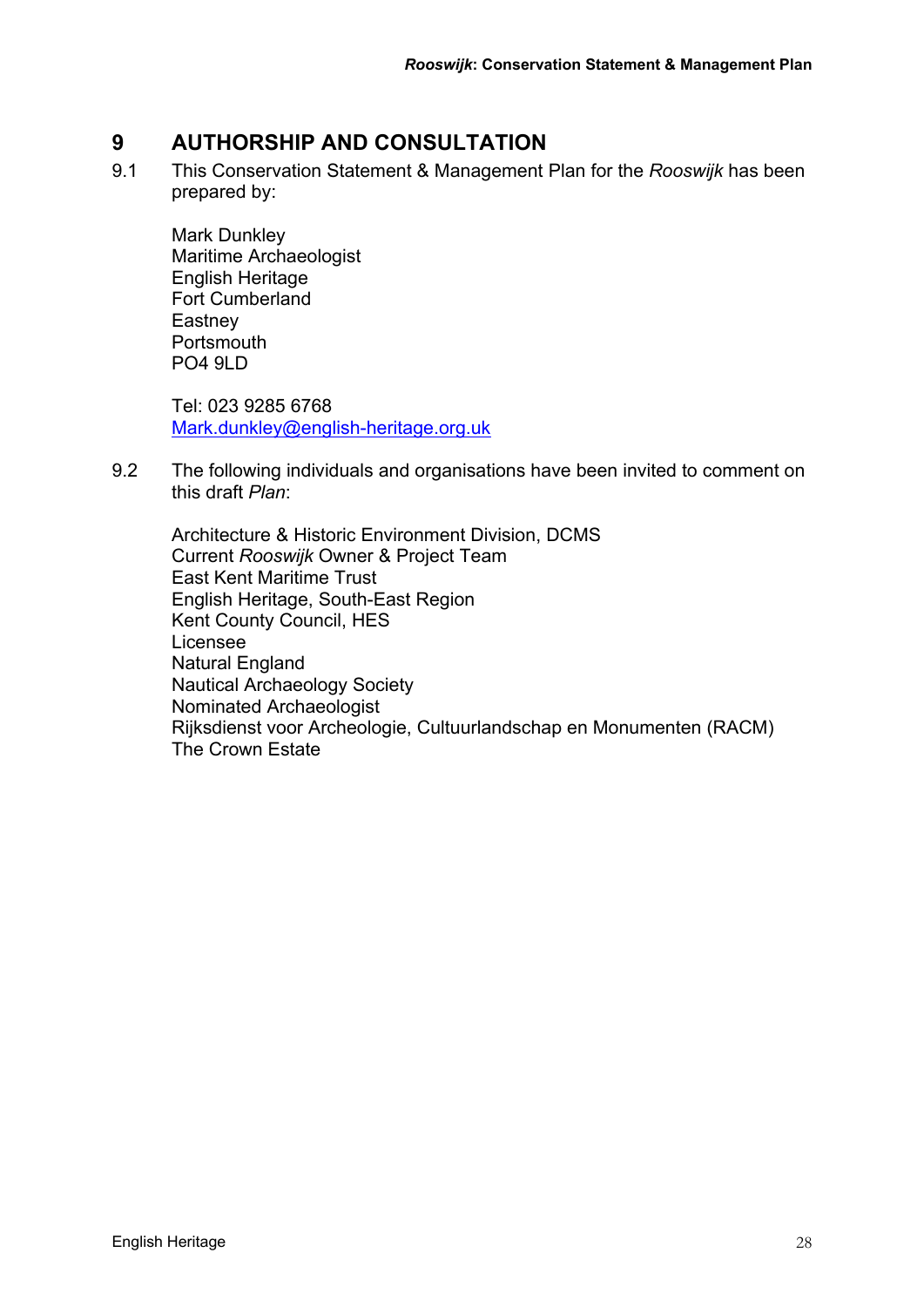## **APPENDIX 1: HISTORIC CARTOGRAPHY OF KELLET GUT**

#### **Identified Charts, pre-1850 (UK Hydrographic Office only)**

| <b>Title</b>                   | <b>Date</b> | Hydrographer | UKHO ref. |
|--------------------------------|-------------|--------------|-----------|
| A mapp of the Downs            | 1736        | Labelye      | A38       |
| Whitstable to North Foreland   | 1775        | MacKenzie    | 738a      |
| Downs and South Queens Channel | 1819        | MacKenzie    | 738b      |

### **Summary of Modern morphology**

Kellet Gut is first charted in its current form on the 1937 edition of Chart 1828 (UKHO ref. OCB 1828 D06). The preceding 1932 edition does not record the Kellet Gut, but shows Goodwin Knoll extending south of East Goodwin Light by at least 0.6 nm.